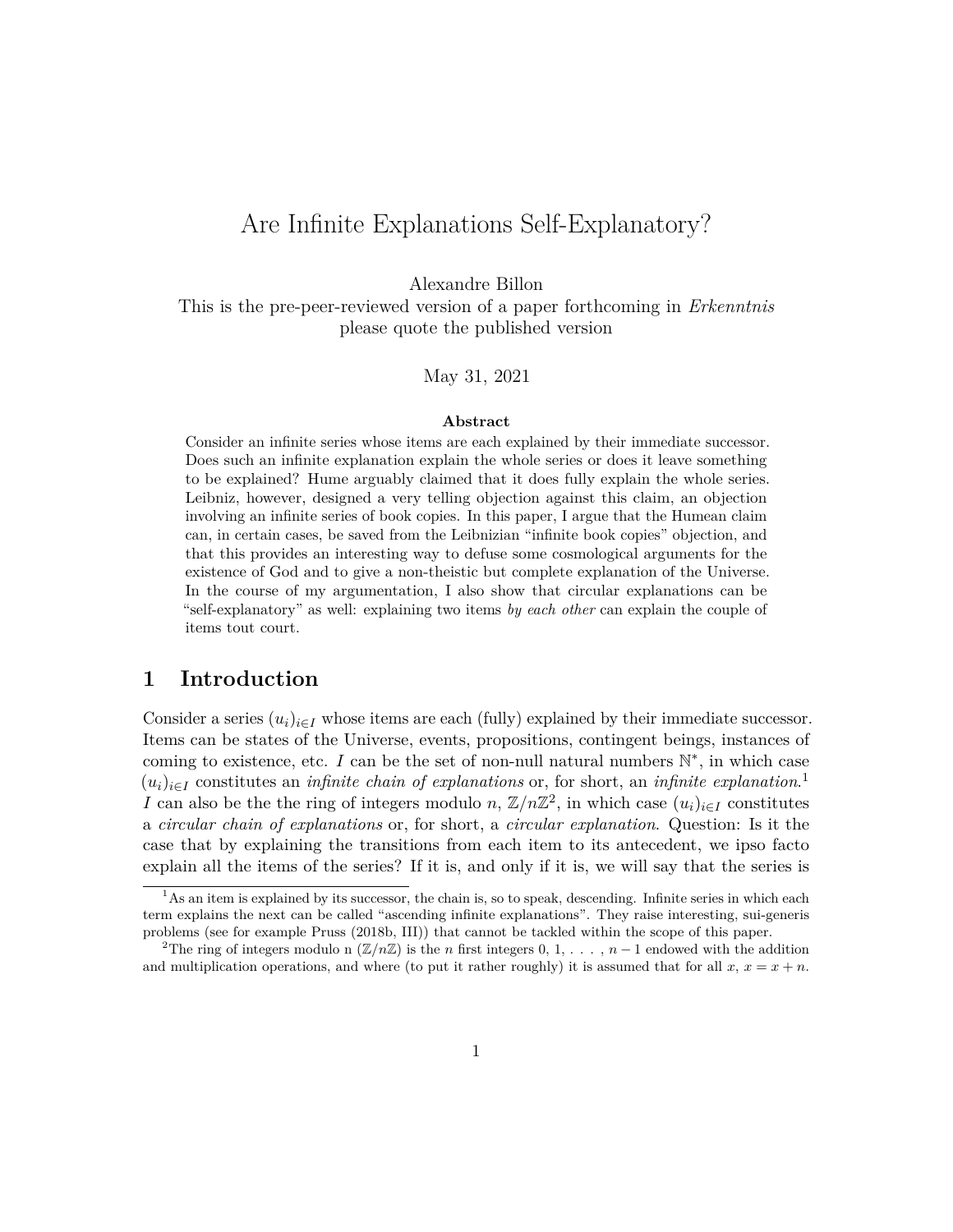"self-explanatory".[3](#page-1-0)

The issue is important because, among other things, a significant kind of cosmological arguments rely on the premise that infinite and circular explanations are not self-explanatiry. The kind of arguments I am thinking of come in great variety of guises, some of which have been finely wrought to defuse subtle objections. For the present purposes, a rough and simple version will suffice. Let us call "self-explanatory" an item that litterally explains itself (notice that the term "self-explanatory" does not mean exactly the same thing when applied to a series of explanations and to an item in the series). The rough ans simple version of the cosmological argument relies on the three following premises:

- (1) Everything that is not self-explanatory is explained by something else.<sup>[4](#page-1-1)</sup>
- (2) Infinite explanations are not self-explanatory (by explaining each item of an infinite series by its successor, one does not explain the whole series of items).
- (3) Circular explanations are not self-explanatory (by explaining each item of a circular series by its successor, one does not explain the whole series of items).

Now say that an explanation is *complete* if it leaves nothing to be explained. By a well-worn reasoning, (1) entails that a complete explanation of a given, initial item can take just three forms: it will either be (i) a self-explanatory *infinite* explanation (ii) or a self-explanatory *circular* explanation (iii) or a finite explanation that ends with a *self-explanatory item*. (2) entails that option (i) will not work. (3) that option (ii) will not work either. Which only leaves the option (iii). Accordingly, if there is a complete explanation of our initial item, there must be a self-explanatory item — a supposed privilege of God and other godly things (see [Rowe](#page-20-0)  $(1970)$ ; [Pruss](#page-19-1)  $(1998)$ ).<sup>[5](#page-1-2)</sup> It is common to distinguish causal from metaphysical or "grounding" explanations (see for example [Fine](#page-19-2) [\(2012\)](#page-19-2)). As I understand it, this version of the cosmological argument admits both interesting grounding and causal readings and we will refer to both readings in what follows.<sup>[6](#page-1-3)</sup>

<span id="page-1-0"></span><sup>3</sup>We might want to say that a circular or an infinite explanation that is not self-explanatory is vicious, and involve either *a vicious circle* or a *vicious regress*. As emphasised by [Bliss](#page-18-0) [\(2013\)](#page-18-0), the vicious character of an explanation depends, however, on the role we assign to this explanation. Importantly, a non-self-explanatiory circular or an infinite explanation will be vicious if it purports to explain the whole series. It is, however, not clear that it will be vicious otherwise. We shall see in fn[.22](#page-18-1) that the main conclusion of this paper can in fact help one defuse some recent influential arguments for the generally vicious character of infinite explanations.

<span id="page-1-1"></span><sup>&</sup>lt;sup>4</sup>This premise is a simple version of the "Principle of Sufficient Reason". It would be denied by someone who claims that that there are brute facts, facts that are not explained by anything.

<span id="page-1-2"></span> ${}^{5}$ The existence of a self-explanatory item, as that of a circular chain of (transitive) explanations entails that there are things that litterally explain themselves and that explanation is not irreflexive. This claim has been disputed (more or less) independently of the cosmological argument (see e.g. [Oppy](#page-19-3) [\(2006,](#page-19-3) 277-8) and [Guigon](#page-19-4) [\(2015\)](#page-19-4) for arguments for irreflexivity and [Hudson](#page-19-5) [\(1997\)](#page-19-5), and [Pruss](#page-19-6) [\(2006,](#page-19-6) VI) for arguments against it). I could not rehearse these rich debates without far outreaching the scope of the present paper.

<span id="page-1-3"></span> ${}^{6}$ This argument is inspired by [Leibniz](#page-19-7) [\(1989\)](#page-19-7)'s and [Clarke](#page-18-2) [\(1998\)](#page-18-2)'s arguments, but Leibniz and Clarke did not have in mind causal or purely causal explanations. They were interested in the first reasons rather than in the first causes. Simplifying somewhat, I will assume that these reasons are metaphysical grounds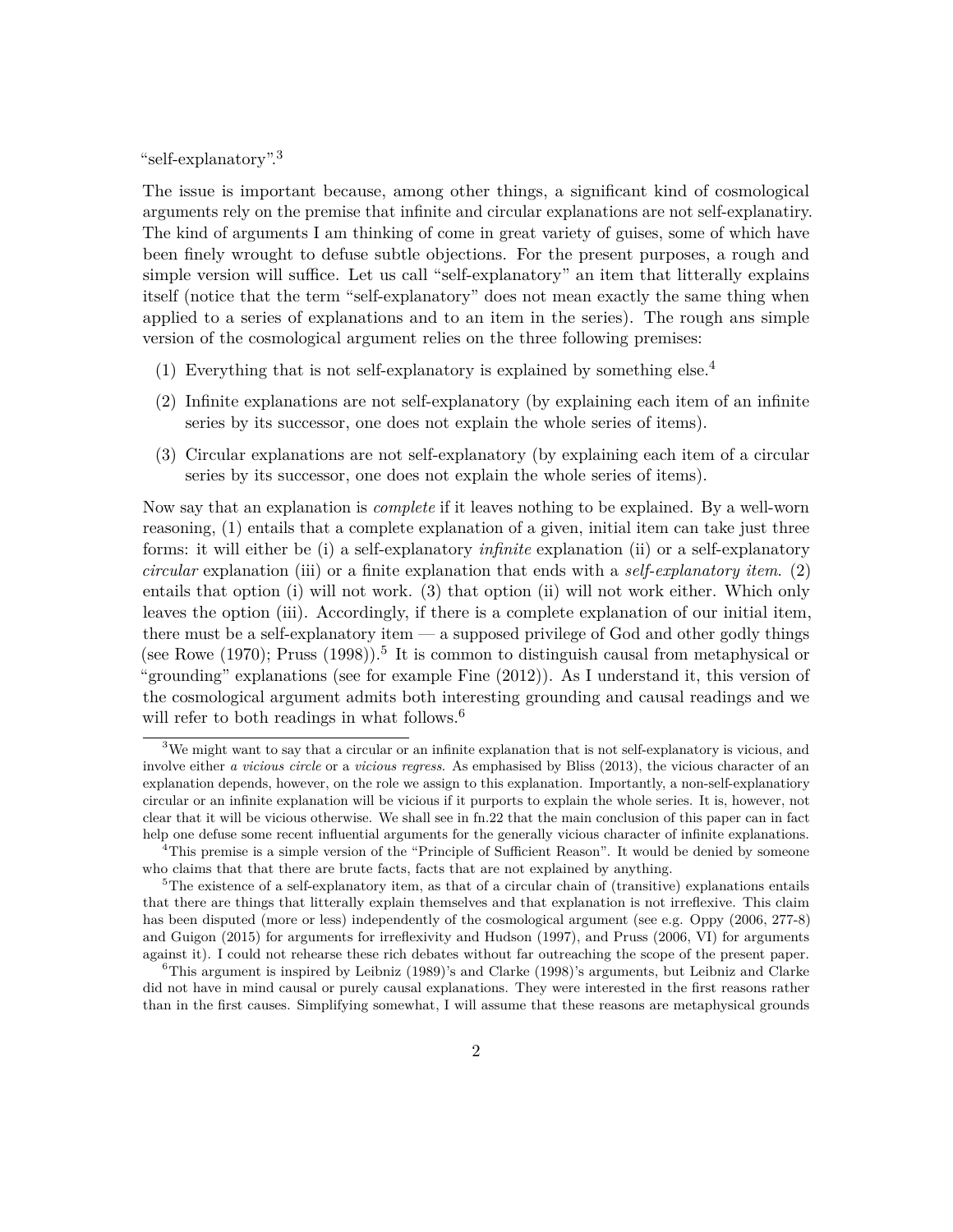The issue has also been quite disputed in this context. Hume for example claimed that there is nothing left to be explained once the items composing a whole are all explained [\(Hume, 1907,](#page-19-8) IX), which seems to imply that infinite explanations are self-explanatory.[7](#page-2-0)

Yet Leibniz famously argued that infinite explanations are not self-explanatory. [Leibniz](#page-19-7) [\(1989\)](#page-19-7) indeed provided a nice counterexample to the thesis that infinite explanations are self-explanatory, a counterexample that we can summarise as follows:

*The Regular Scribes.* Consider an infinite series of book copies. Book copy  $\#1$ is a copy of the Elements of Geometry, its content is explained by the fact that it was copied before by a *regular scribe* from an older book copy #2; this older book copy  $\#2$  is a copy of the Elements of Geometry, its content is explained by the fact that it was copied, before, by a *regular scribe* from a yet older book copy  $\#3$ , on so on to infinity... where a regular scribe is someone who makes a faithful copy of the book he is given.

Indeed, by explaining the transition from one book copy of the series to its antecedent (i.e. by mentioning that scribes take a book copy and make another, antendent one with the same content) one explains why all book copies have the same content. One does not, however, ipso facto explain why they are all copies of the elements geometry rather than (say) the Bible or why this content existed in the first place.<sup>[8](#page-2-1)</sup> One does not explain the whole series.

Leibniz's counterexample — call it Leibniz's "Regular Scribes" case — probably goes some way toward explaining the contemporary quasi-consensus. Indeed, the claim that infinite explanations are not self-explanatory has become orthodox, both among contemporary theists and atheists. In a recent essay that surveys the classical purportedly complete

but not causes.

There are ways to resist the conclusion that do not involve rejecting (2) or (3). One might, for example, deny that self-explanatory items need to be divine (as [Dasgupta](#page-18-3) [\(2016\)](#page-18-3) does, in the case of metaphysical explanations) or deny that anything — even godly things — can be self-explanatory (as [Russell](#page-20-1)  $(1927)$  does in the case of causal explanations).

There are also other kinds of cosmological arguments, most notably the Kalam argument and Aquinas's third way. Both rely on the claim that an infinite explanation is impossible or in some way *vicious*.

<span id="page-2-0"></span><sup>7</sup>The whole, Hume said, is "sufficiently explained in explaining the cause of the parts." The principle, to the effect that by explaining the parts of a whole, one explains the whole itself, is sometimes called the "Hume-Edwards principle" (the name comes from [Rowe](#page-20-0) [\(1970\)](#page-20-0)). In fairness, it is not totally clear to me that Hume really endorsed this principle. By claiming that the whole is "sufficiently explained," Hume might have wanted to convey the idea that that it is not even apt for being explained, or, even more plausibly in my view, the idea that it is brute (i.e. unexplained and apt for being explained) *but that we should accept it as brute* (see [Dasgupta](#page-18-3) [\(2016\)](#page-18-3) on the distinction between things that are brute and those that are not even apt for being explained).

<span id="page-2-1"></span><sup>&</sup>lt;sup>8</sup>As [Leibniz](#page-19-7) [\(1989\)](#page-19-7) puts it, our explanation will never be "complete  $(\ldots)$  for we can always ask: Why have there always been such books? Why were these books written? Why were they written in the way they were?"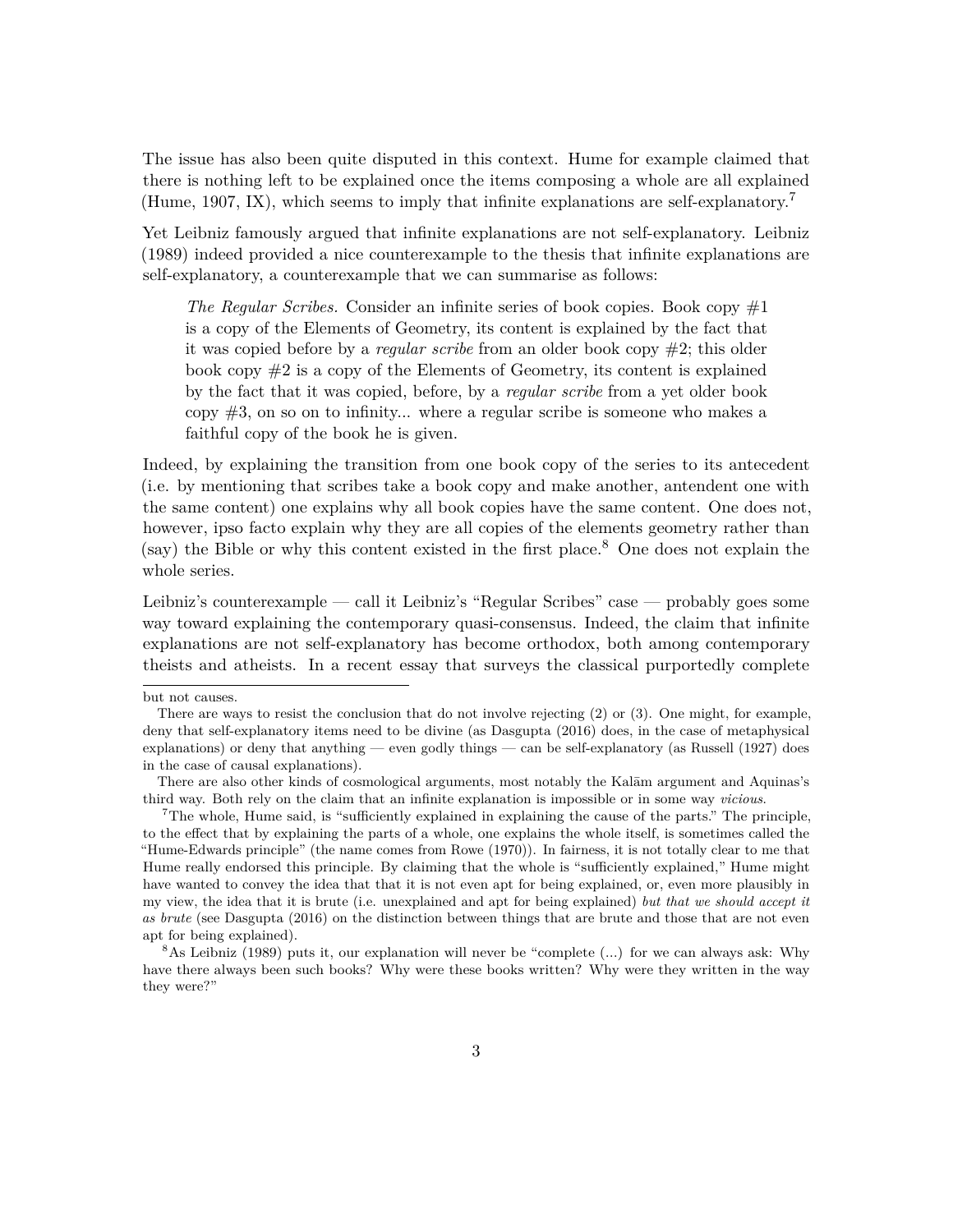explanations of the Universe, Derek Parfit neatly summarises the common wisdom:<sup>[9](#page-3-0)</sup>

Some believe that, if all events were caused by earlier events, everything would be explained. That, however, is not so. Even an infinite series of events cannot explain itself. We could ask why this series occurred, rather than some other series, or no series [\(Parfit](#page-19-9) [\(2011,](#page-19-9) vol.II, 623), cf. also, p. 644 for the same claim about non-causal explanations)

Leibniz's counterexample does show that *some* infinite explanations are not self-explanatory. However, and despite Leibniz's contention, it does not show that infinite explanations are *never* self-explanatory. In this paper, I will argue that in some cases they are in fact self-explanatory, and that such cases might be relevant to the actual world, allowing one to provide complete non-theistic explanations that are at least as plausible as theistic complete explanations.

Here is how I will proceed. In section [2,](#page-3-1) I will put forward a few simple examples of self-explanatory infinite explanations, most notably the Monomaniacal Scribes case and the Stick-Adjusters case. I will then consider an objection from Alexander Pruss against the possibility of such explanations, an objection which relies on the premise that circular explanations are never self-explanatory. I argue against this premise, relying on circular versions of the Monomaniacal Scribes case and the Stick-Adjusters case (section [3\)](#page-7-0). In section [4,](#page-10-0) I will put forward general necessary and sufficient conditions for an infinite (or indeed a circular) explanation to be self-explanatory. The necessary conditions show that such explanations will always be quite peculiar, displaying a form of "historical irrelevance". In the last sections, I argue that their peculiarity should not, however, have us consider them as defective or illegitimate (section [5\)](#page-12-0), and that such explanations indeed provide a plausible alternative to theistic explanations, and are accordingly relevant to the discussion of the cosmological argument (section [7\)](#page-15-0). I also answer an important objection concerning the link between explanation and necessitation (section [6\)](#page-13-0).

# <span id="page-3-1"></span>**2 Some Self-Explanatory Infinite Explanations**

Why does Leibniz book copies case show that some infinite explanations are not selfexplanatory? Why do we want to say that one does not explain the whole series by explaining the transitions from the book content of each book from that of its antecedent? It is because what explains these transitions — namely the specified behavior of the regular scribes who take any book and make a book copy with the same content — *does not (fully) explain the whole series of book contents*. And why do we want to say that it doesn't (fully) explain it? It is, I take it, because it does not necessitate it: we could have an infinite series of books such that each book has been copied by a regular scribe from its successor but

<span id="page-3-0"></span> $9$ See [Rowe](#page-20-2) [\(1970\)](#page-20-0), Rowe [\(2001,](#page-20-2) 24-5), [Pruss](#page-19-6) [\(1998,](#page-19-1) [2018a,](#page-19-10)[b\)](#page-19-0), Pruss [\(2006,](#page-19-6) III) and [Swinburne](#page-20-3) [\(2004,](#page-20-3) 139-43) [Cameron](#page-18-4) [\(2008,](#page-18-4) 12) for other influential endorsements of the view.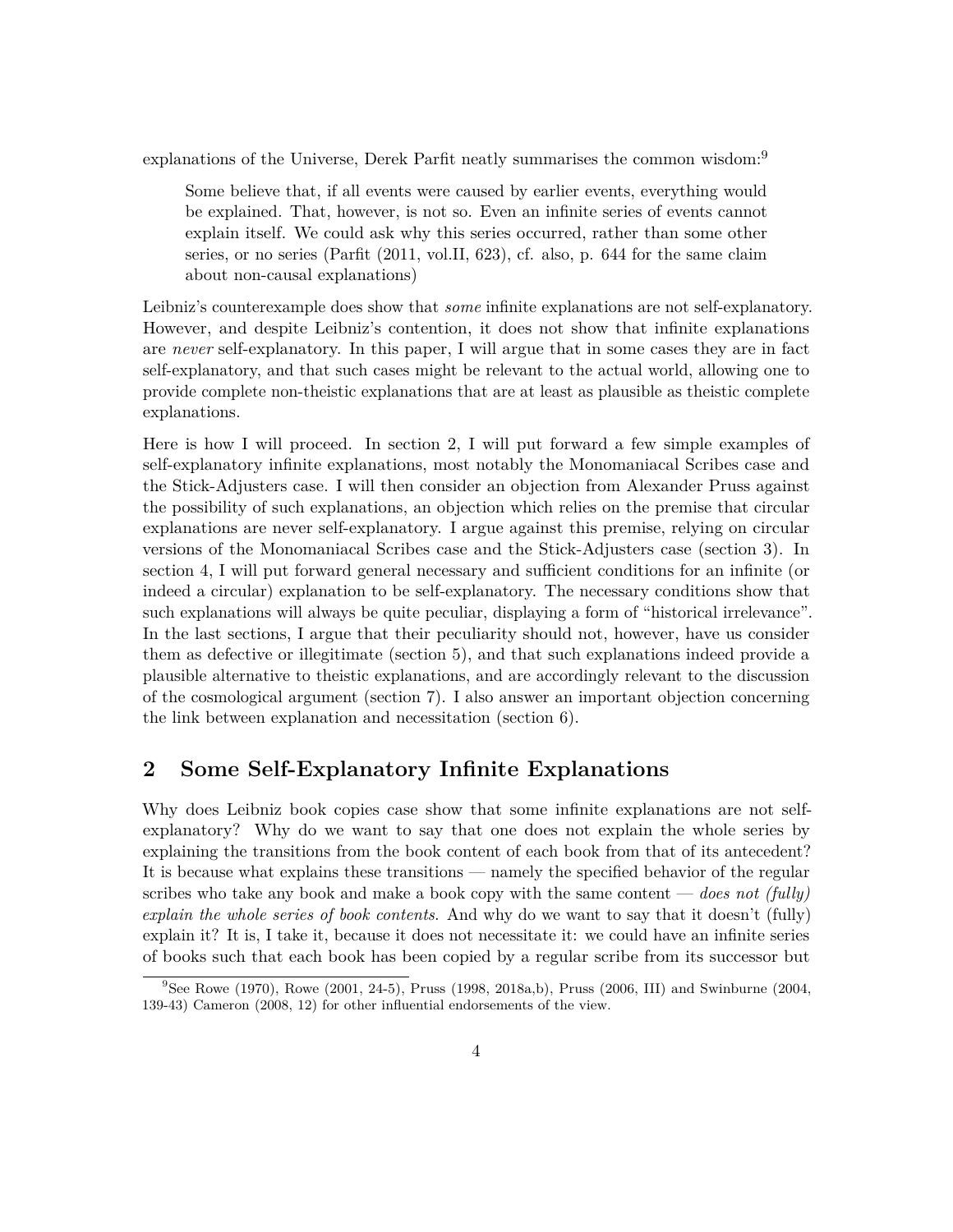such that not all books are copies of the the Elements of Geometry instead (they could for example all be copies of Bible instead).

In this section and the next one, I will assume that it is *only because* what explains these transitions fails to necessitate the whole series that this infinite explanation is not selfexplanatory, and connectedly that *an explanation of the same form would be self-explanatory if what explains the transitions necessitated the whole series* — call that the necessitation condition. I will try to remain neutral on the kind of necessity at stake here (is it epistemic, metaphysical or yet of another kind?), which might depend both on the kind of explanation we consider and on our account of that kind of explanation.

We will question this necessitation condition later (in section  $6$ ). Once this necessitation condition is granted, however, it is not difficult to come up with an example of a selfexplanatory infinite explanation. Consider the following variation on Leibniz's book copy case:

*The Monomaniacal Scribes.* We have an infinite series of book copies. Book copy #1 is a copy of the Elements of Geometry because it was copied before by a *monomaniacal scribe* from an older book copy #2; the older book copy #2 is a copy of the Elements of Geometry because it was copied, before by a *monomaniacal scribe* from a yet older book copy #3, on so on to infinity... where a monomaniacal scribe is someone who, instead of making a faithful copy of the book he is given, always creates a copy of the Elements of Geometry, whatever book copy he is given.

This explanation, I take it, does seem self-explanatory. By explaining each transition one seems to explain why each book has the content it has. And unlike in Leibniz's Regular Scribes case, moreover, it seems that what explains these transitions, namely the behavior of Monomaniacal Scribes, do necessitate each item of the series. Necessarily, if all the scribes behave as specified, all books must be copies of the Elements of Geometry.<sup>[10](#page-4-0)</sup>

This example, one might contend, is somehow trivial or degenerate, however. In particular, the content of each book does not really depend on the content of the subsequent book in the following, "difference-making" sense: changing the latter would not make any difference to the former. Connectedly, it seems that the infinite explanation is somehow idle here. One could explain the first item by the action of the first scribe without mentioning either the second book or the subsequent scribes.

Here is another, non-degenerate example, an example that involves the successive lengths of a plastic stick rather than the contents of books and in which the items do depend on

<span id="page-4-0"></span><sup>&</sup>lt;sup>10</sup>One might wonder whether the behavior of the scribes necessitates (and indeed explains) why all the books exist and have a content at all. It does, provided that we make it explicit that our monomaniacal scribes create a copy of the Elements of Geometry whatever book copy they are given and even, in particular, if they are given a book with an empty content or no book at all.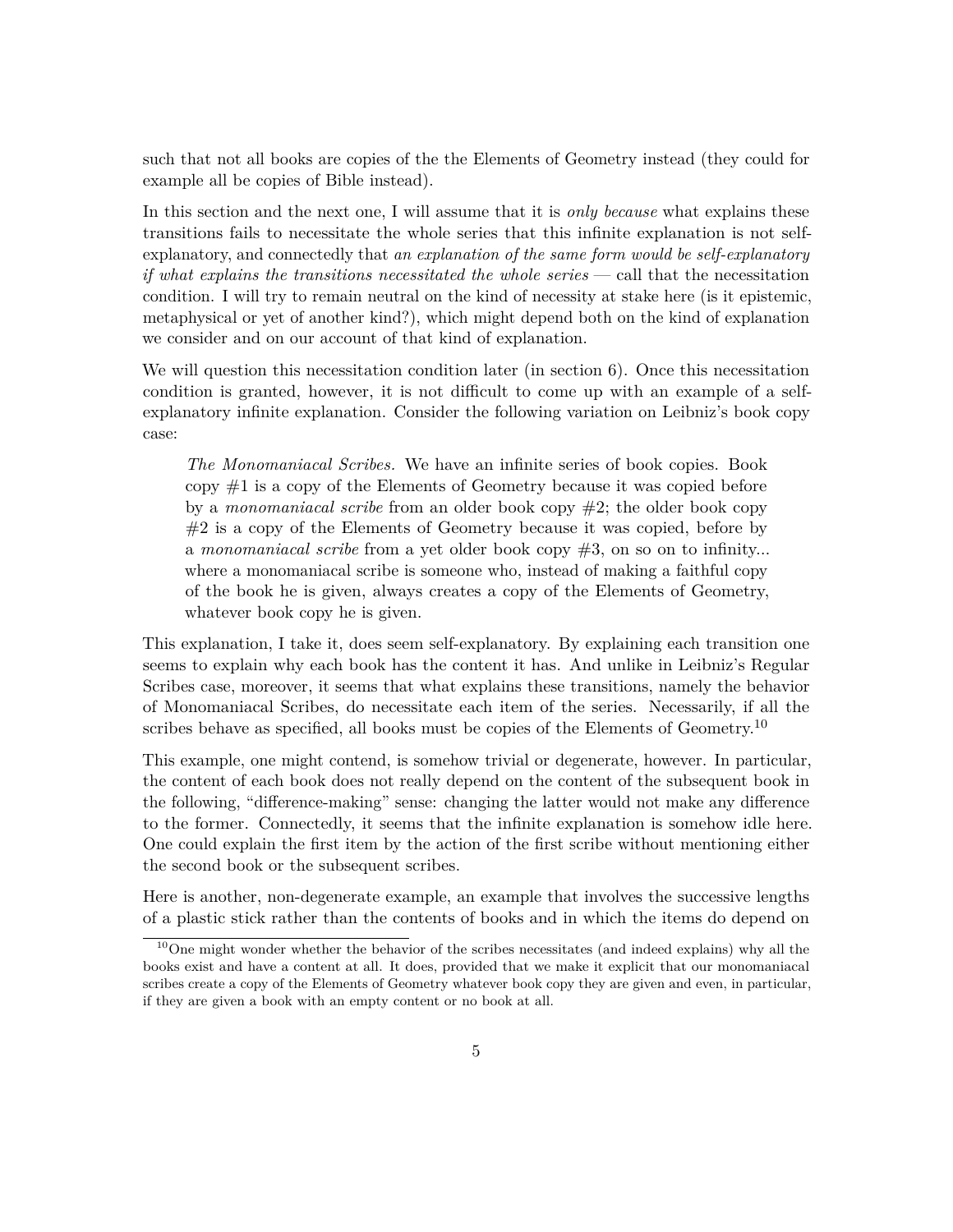each other. In order to make it simpler, and although this supposition is not necessary (see fn[.11\)](#page-5-0), we will suppose that possible plastic sticks are bounded in size by an upper bound *B* and a lower bound *b*.

*The Stick Adjusters.* Consider the infinite series of lengths  $(l_i)_i$  of a given plastic stick (the length of plastic sticks is necessarily between *b* and *B*). Length  $l_1$  is  $l$ , which is explained by the fact that that the stick has been adjusted before by a stick-adjuster from a former state in which it had length *l*2, which length is explained by the fact that it has been adjusted earlier by a another stick-adjuster from state in which it has length *l*3, and so on to infinity... where a stick-adjuster is someone who takes a stick of length *x* and

- (i) if  $l \leq x \leq B$ , cuts it by  $\frac{x-l}{2}$  so that its size becomes  $x \frac{x-l}{2}$  $\frac{-l}{2}$ .
- (ii) if  $b \leq x \leq l$ , extends it by  $\frac{l-x}{2}$  so that its size becomes  $x \frac{x-l}{2}$  $\frac{-l}{2}$ .

It takes little reflection to realize that necessarily, if the stick-adjusters behave as specified, the stick will always be exactly *l* long. Indeed, it can be checked that  $l_{i+j} = l + 2^{j}(l_i - l)$ , so if for some  $i, l_i > l$ , the series  $(l_{i+j})_{j\geq 1}$  would have no upper bound, which is absurd by construction (unless otherwise mentioned indexes are natural numbers greater than or equal to one). Similarly, if for some  $i, l_i < l$ , the series  $(l_{i+j})_{j\geq 1}$  would have no lower bound, which is also absurd by construction.<sup>[11](#page-5-0)</sup> Just like in the preceding Monomaniacal Scribe case, this infinite explanation thus satisfies our necessitation condition: what explains the transitions from one length to its antecendent necessitates all lengths of the stick. It makes it necessary that the stick is always *l*-long, and it also seems, intuitively, to explain everything there is to explain. This infinite explanation is thus self-explanatory.<sup>[12](#page-5-1)</sup>

This infinite explanation is not degenerate, however, as the length of the stick at one step really depends on that of the stick at the next step: changing the length of the stick at step  $\#i + 1$  would indeed change the length of the stick at the preceding step

<span id="page-5-0"></span> $11$ We could dispense with the supposition that the size of sticks is generally bounded by stipulating that there are real numbers *b* and *B* such that if a stick-adjuster is given a stick whose length is bigger than *B* (res. smaller than *b*) he cuts it to make a *B*-long stick (res. he extends it to make a *b*-long stick). The reader can check that if for some *i*,  $l_i \neq l$ , there would be some *j* such that  $l_{i+j} > B$  or  $l_{i+j} < b$ , which is absurd because there is no length  $k$  such that a stick-adjuster can make a stick of a length  $\lt b$  or  $> B$  out of a stick of length *k*.

<span id="page-5-1"></span><sup>&</sup>lt;sup>12</sup>One might quarrel with the claim that our necessitation condition is satisfied in the Stick-Adjusters case on the ground that a form of nonstandard analysis such as [Robinson](#page-19-11) [\(1961\)](#page-19-11)'s could be true, and that if it were true, then the stick could either be *l*-long at each step, or infinitesimally smaller than *l* at each step, or again, infinitesimally bigger than *l* at each step. In response, we might weaken all our claims and say that they only hold approximately (the behavior of the stick-stretchers necessitates and explains that the length of the stick is always approximately *l*, that is, *l* modulo an infinitesimal  $\epsilon$ ), which, I believe, would still lead to significant conclusions. We could also stipulate that stick-adjusters make sure that all lengths are real numbers (hand hence obey classical, rather than nonstandard, analysis). In any case, this objection does not apply to the Wheel-Turners case below.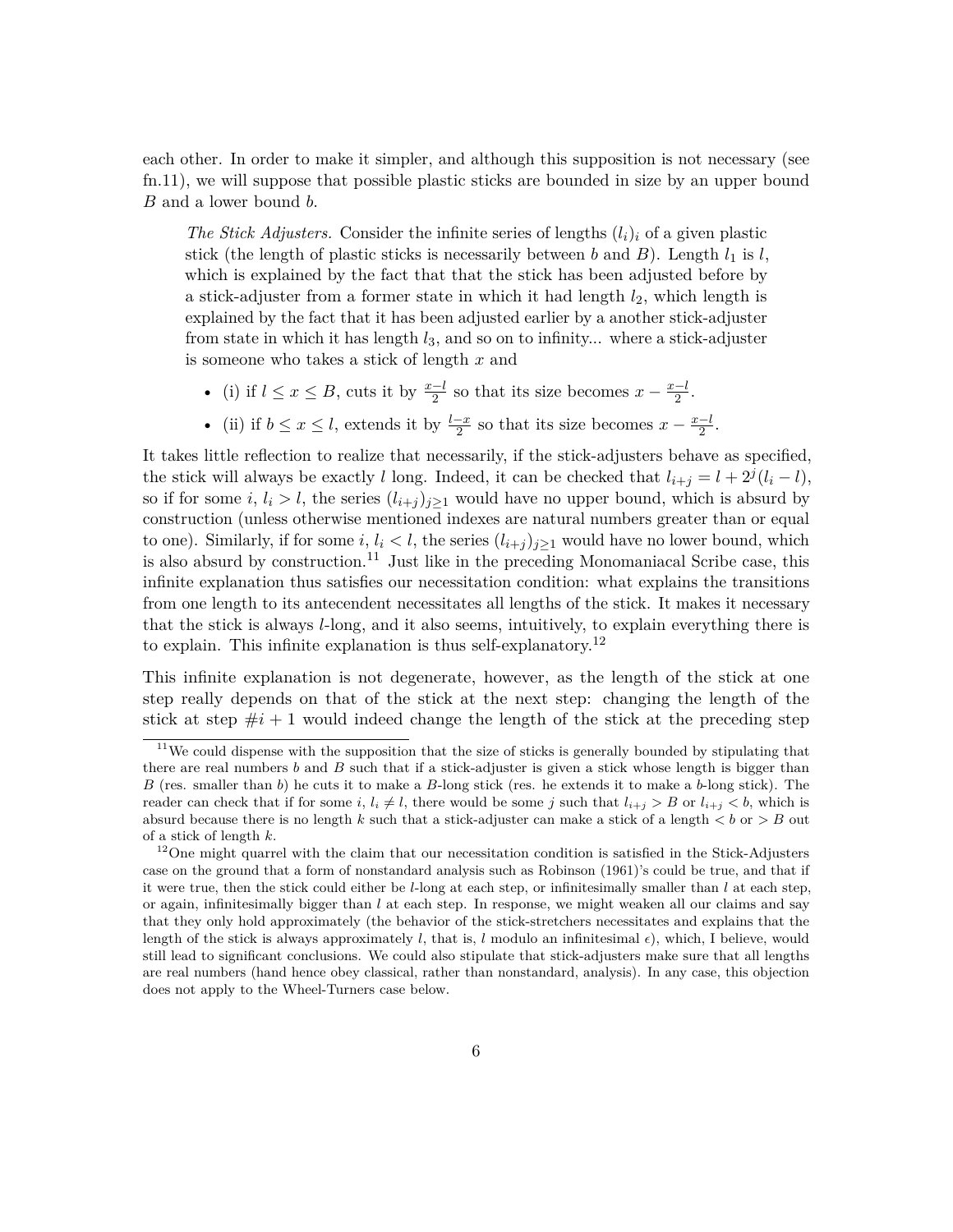$\#i$ . Similarly, one cannot fully explain the first length  $l_1$  of the stick by the action of the first Stick-Adjuster (without mentioning the second length of the stick or the actions of all subsequent Stick-Adjusters).

We can come up with other, maybe simple examples of non-degenerate self-explanatory infinite explanations. Consider the Wheel-Turners.

*The Wheel-Turners.* Take a wheel that is divided in four identical numbered sectors (respectively  $0, 1, 2, 3$ ). The sector  $s_1$  on which the wheel has just landed is 1 because the wheel has just been turned by a wheel-turner from a former sector *s*2, and it was in that sector because the wheel had been turned by a wheel-turner from a former sector *s*3... where a wheel-turner is someone who takes a wheel that has landed on sector  $x (x \in \mathbb{Z}/4\mathbb{Z})$  and turns it so that it lands on sector  $f(x) = 2x - 1$  ( $f(x) \in \mathbb{Z}/4\mathbb{Z}$ ).

As  $f(0) = f(2) = 3$ ,  $f(3) = 1$  and  $f(1) = 1$ ,

- if the wheel lands on 1 it will always stay on 1 when it is turned again,
- and the wheel will always land on one (whatever the starting point) provided that it has been turned at least twice.

So for all  $i, s_i = 1$ . This, moreover, holds necessarily provided that the wheel-turners act as specified. Accordingly, the necessitation condition is satisfied. This explanation seems self-explanatory as well.

The three examples we have put forward so far involve *constant* items. In the Monomaniacal Scribes case, all books have the same content. In the Stick-Adjusters all sticks have the same length and in the Wheel-Turners cases, the wheel remains on the same section. It is important to notice that not all self-explanatory infinite series are likewise constant, however. Consider the following variations on the cases above.

*The Sliding Monomaniacal Scribes.* Consider a case that is just like the ordinary Monomaniacal Scribes case above except the scribes are sliding monomaniacal scribes, where such a sliding monomaniacal scribe #*i* creates a copy of the Elements of Geometry *and erases its i last words*, so that the book copy  $\#i + 1$ is a version of the Elements of Geometry amputated of *i* words.

The reader can check that this is a (degenerate) case of non-constant self-explanatory infinite explanation.

*The Sliding Stick Adjusters.* Consider case that is just like the ordinary Stick-Stretches case above except that stick adjusters are sliding stick-adjuster, where a sliding stick-adjuster si someone who, after having adjusted the stick, *takes away whatever is glued to the stick and glues a i-long ribbon to one of its extremities instead*.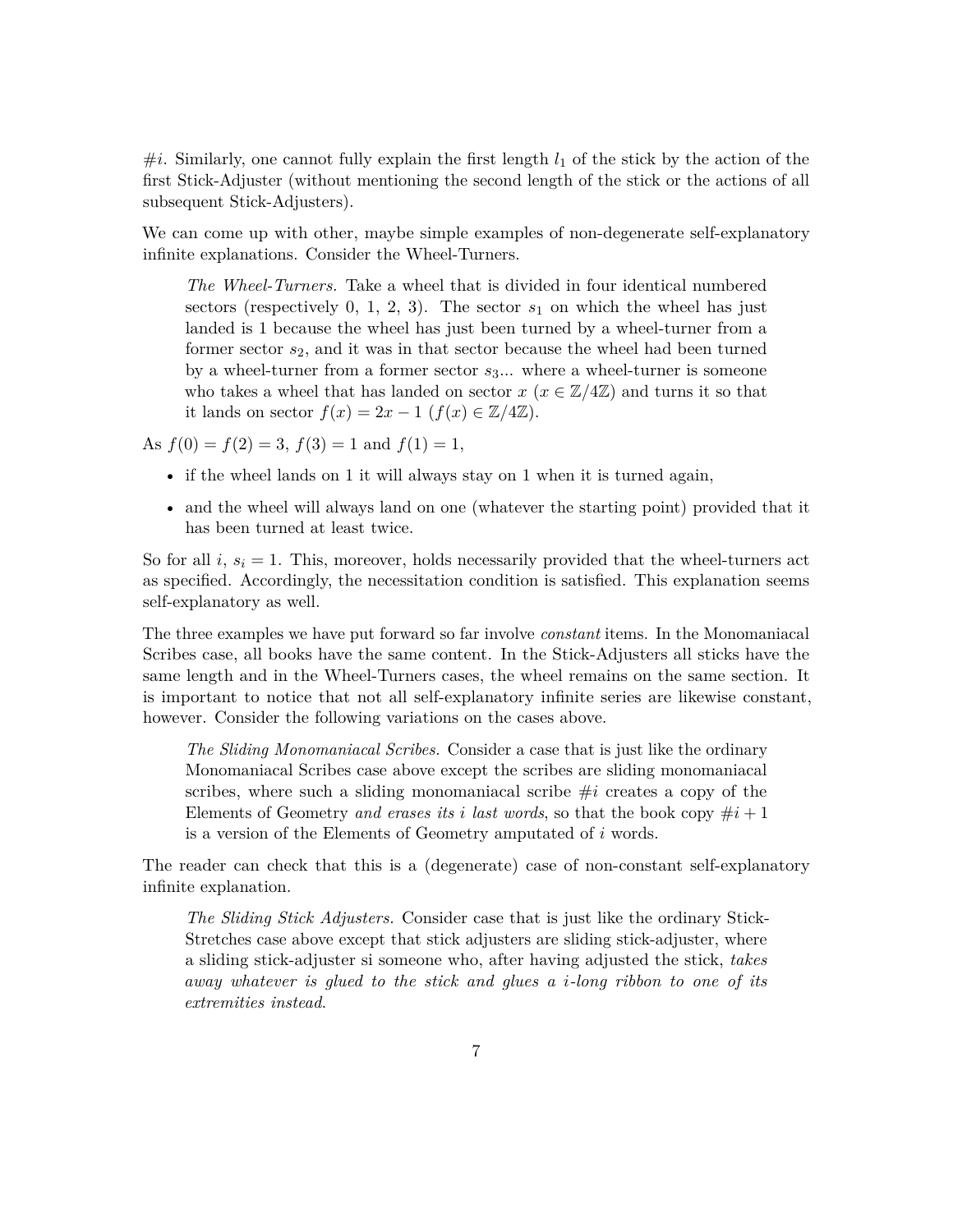If we take the items in this case to be the length of stick plus that of the ribbon that was glued to it, we have a case of non-degenerate self-explanatory infinite explanation whose items are non-constant.

While in the Regular Scribes example, the infinite explanation explains very little of the whole series (by explaining the transitions, one explains why all the books of the series have the same content but one does not explain anything else), in the five examples above the infinite explanation fully explains the whole series. It explains everything that needs to be explained. There are intermediate cases, though, in which a lot, but not everything, seems to be explained. Consider the following Recalcitrant Scribe example:

*The Recalcitrant Scribes*. Consider a case that is similar to the other Scribes cases except that the scribes are *recalcitrant scribes*, where a recalcitrant scribe is one who, when he is given a copy of the Bible (res. the Elements of Geometry) creates a copy of the Elements of Geometry (res. the Bible).

By explaining the transitions, here, one explains why we have a cyclical series in which copies of the Elements of Geometry succeed to copies of the Bible. However, one does not ipso facto explain why the book copy #1 is the Elements of Geometry rather than the Bible. We might want to say that this infinite series is partially but not fully self-explanatory, or that it is self-explanatory within a period 2 (it explains why book copy  $\#1$  or its successor is the Elements of Geometry).<sup>[13](#page-7-1)</sup>

#### <span id="page-7-0"></span>**3 Infinite and Circular Explanations**

Most philosophers who argue against self-explanatory infinite explanations ground their claim, like Leibniz, on some counterexamples.<sup>[14](#page-7-2)</sup> Their arguments thus rely on inductive or abductive generalizations. Our examples of self-explanatory infinite explanations suggest that these arguments fail. Some forms of infinite explanations are not self-explanatory, but others are.

[Pruss](#page-19-1) [\(1998,](#page-19-1) 156) has, however, put forward an interesting *deductive* argument against self-explanatory infinite explanations. If cogent, his argument would show that there is something wrong with our (purported) counterexamples (see also [Pruss](#page-19-0) [\(2018b,](#page-19-0) II) and [Pruss](#page-19-6) [\(2006,](#page-19-6) III)). [Pruss](#page-19-1) [\(1998\)](#page-19-1) does start by providing a couple of counterexamples to the claim that all infinite explanations are non-self-explanatory (what he calls the "cannon-ball" case and the "chickens and eggs" example), and I agree, even if not quite for the same reasons, that his counterexamples succeed. The deductive argument he adds is complex, but it will not be necessary to rehearse it in all its details. It rests on the close connection

<span id="page-7-1"></span><sup>&</sup>lt;sup>13</sup>This example is similar to [Pruss](#page-19-1) [\(1998,](#page-19-1) 154)'s chickens and eggs example. My argument for the non-self-explanatory character of the series is, however, different.

<span id="page-7-2"></span> $14$ Beside Leibniz, [Rowe](#page-20-0) [\(1970\)](#page-20-0); [Pruss](#page-19-1) [\(1998\)](#page-19-1) have for example put forward counterexamples.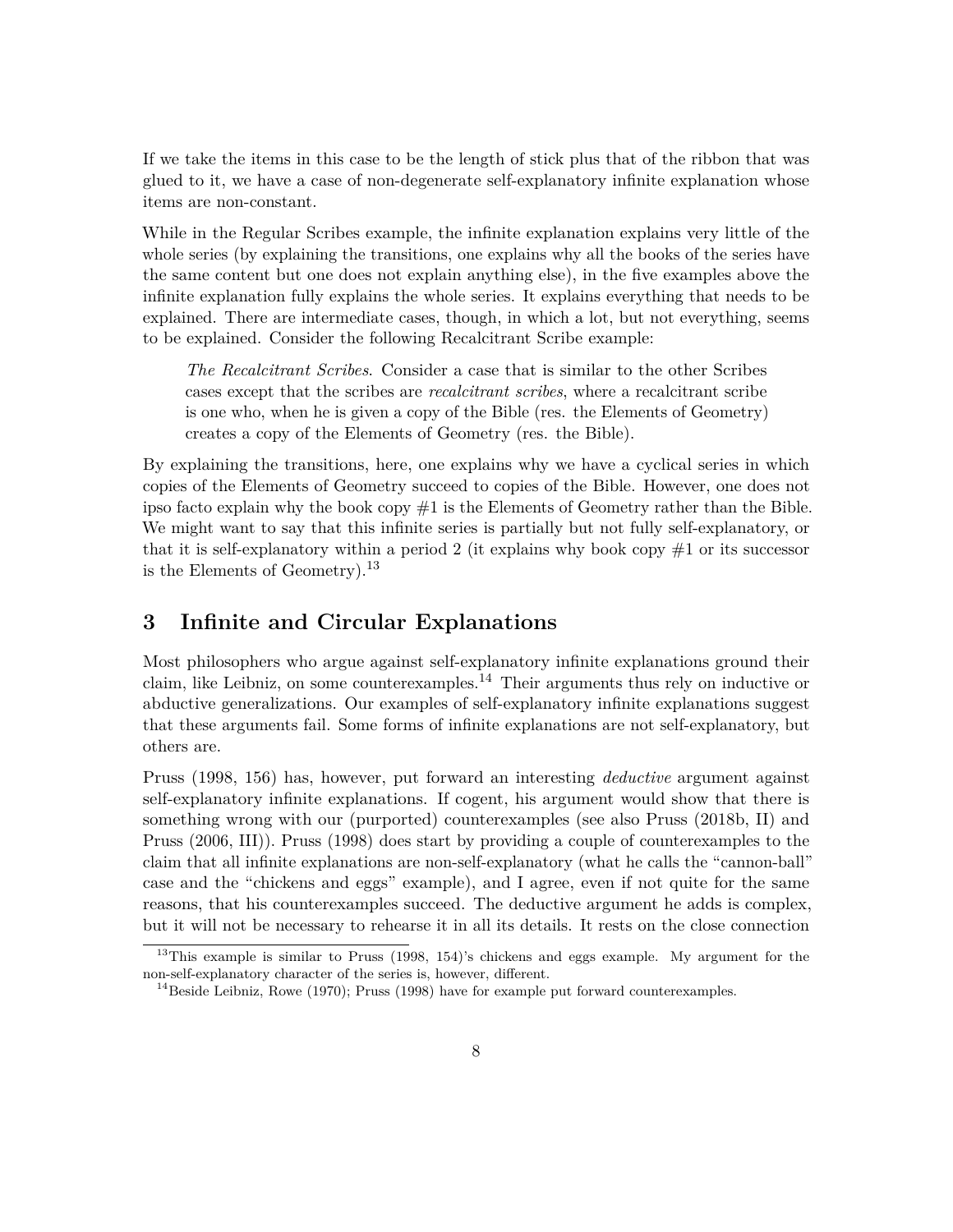between infinite and circular explanation, and on the premise that circular explanations of one item by another and vice-versa are never self-explanatory (by explaining one item by the other and vice-versa one does not fullt explain the two items taken together). I disagree with this premise just like I disagree with the claim that all infinite explanations are not self-explanatory, and for very similar reasons. Again, it is true that *some* circular explanations are not self-explanatory.

*Regular Scribes (circular case).* Consider two book copies. Book copy #1 is a copy of the Elements of Geometry, its content is explained by the fact that it has been copied in 1999, by a regular scribe, from a book copy  $\#2$ . Book copy  $#2$  is also a copy of the Elements of Geometry, and its content is explained by the fact that it has been copied yesterday from book copy  $#1$  by a regular scribe who then traveled through time to 1999 with book copy  $#2$ .

This circular explanation is not self-explanatory because the behavior of the scribes explains why both books have the same content, not why this content is that of the Elements of Geometry rather than, say, that of the Bible. And it fails to explain that because, and, arguably, only because, it does not make it necessary that both books are copies of the Elements of Geometry. But not all circular explanations fail to be self-explanatory. In the example above, if, we replace our regular scribes by what we have called "monomaniacal scribes", who always make copies of the Elements of Geometry, whatever they take as input, then it seems that the behavior of the scribes will make it necessary that book copies  $\#1$ and #2 are both copies of the Elements of Geometry and that it will explain the content of both books. This circular explanation will accordingly be self-explanatory.[15](#page-8-0)

If we assume again that circular explanations of the same form as the Regular Scribes would be self-explanatory if only what explains the transitions could necessitate all items, the circular version of the Stick-Adjusters case seems likewise self-explanatory:

*The Stick-Adjusters (circular case).* Consider the length  $l_1$  and  $l_2$  of a stick in 2020 and 1999 respectively. The length  $l_1$  is  $l$ , which is explained by the fact that that the stick has been adjusted at the end of 1999 by a stick-adjuster and that in 1999 it had length *l*2, which length is in turn explained by the fact

<span id="page-8-0"></span> $15$ Most of the so-called paradoxes of time travel (I travel to the past and kill my grandfather and thus could not exist) and "hypodoxes" of time travel (I travel to the past with a unique recipe my grandfather gave me, I leave it on a table where my grandfather discovers it for the first time and copies it; there is no inconsistency here but the existence and content of the recipe seems to be left totally unexplained, see [Eldridge-Smith](#page-19-12) [\(2007\)](#page-19-12)) rest on such non-self-explanatory circular explanations. Hypodoxes of time-travel are in fact nothing but consistent scenarios of time-travel involving a circular explanation that is not self-explanatory (and that accordingly seems to leave something unexplained and "indeterminate"). I disagree with [Pruss](#page-19-1) [\(1998\)](#page-19-1)'s suggestion that all circular explanations involved in consistent time travel scenarios fail to be self-explanatory. Some consistent time travel stories are self-explanatory, they fully explain and thus "determine" the items, and they are not hypodoxical. We might want to say involve "virtuous circles". Cf. [Billon](#page-18-5) [\(2019,](#page-18-5) especially fn.22) on virtuous circles and hypodoxes.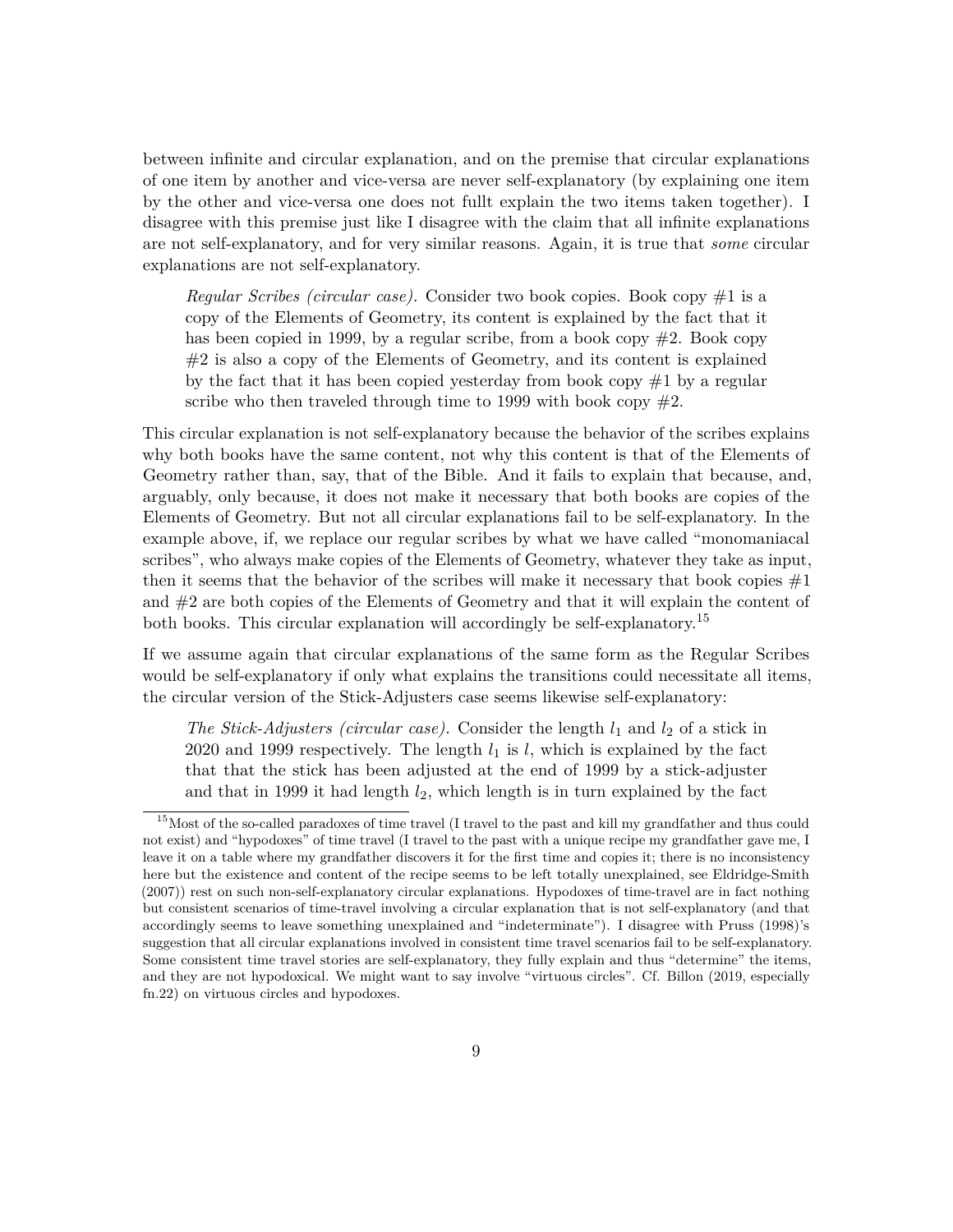that the stick has been adjusted by another stick-adjuster who traveled through time from 2020 to 1999 with the *l*<sub>1</sub>-long stick and adjusted it. Here, as before, a stick-adjuster is someone who takes a stick of length *x* and

- (i) if  $l \leq x \leq B$ , cuts it by  $\frac{x-l}{2}$  so that its size becomes  $x \frac{x-l}{2}$  $\frac{-l}{2}$ .
- (ii) if  $b \leq x \leq l$ , extends it by  $\frac{l-x}{2}$  so that its size becomes  $x \frac{x-l}{2}$  $\frac{-l}{2}$ .

It takes little reflection to realize that given the behavior of the stick-adjusters the stick must be *l*-long both in 1999 and in 2020. Indeed, by construction  $l_2 = l + 2(l_1 - i) = l + 4(l_2 - l)$ and likewise  $l_1 = l + 2(l_1 - i) = l + 4(l_1 - l)$ , which implies (I let the reader solve these two equations) that  $l_1 = l = l_2$ . The necessitation condition is satisfied which admittedly shows that the circular explanation is able not only to explain  $l_1$  given  $l_2$  and vice-versa, but  $l_1$ and *l*<sup>2</sup> simpliciter. It is self-explanatory. The reader can develop a circular version of the Wheel-Turners infinite explanation.

Just like there are infinite explanations that are self-explanatory, then, there are circular explanations that are self-explanatory. At that point a foe of self-explanatory explanations might argue that our alleged examples of such self-explanatory explanations are all very peculiar, and that this peculiarity makes them somehow defective, illegitimate or at least uninteresting. They indeed share a striking formal feature. We can call explanatory laws, the laws that, in an infinite series of explanation, explain the transition from one item to the next. These laws are specified in the cases we have considered by the description of the behavior of scribes, the stick-adjusters or the wheel-turner. In ordinary explanations, the laws only explain a "final condition" *in combination with an "initial condition"*. In all the cases we have considered, however:

• *Historical Irrelevance*. Each item of the (infinite or circular) series is explained by the explanatory laws alone, rather than by the explanatory laws *and some initial condition.* (A connected epistemic feature: it is not necessary to know the precise history of the system (the successors of item  $#1$ ) to figure out what the present state of the system is (item  $#1$ ).

It should be reminded that Historical Irrelevance does not entail that items in the series do not depend on their successors (in the sense that a change in the latter would not imply a change in the former). Historical irrelevance does not entail either that all items are constant. The first point was shown by the Stick-Adjusters and the Wheel-Turners examples, the second point is shown by the Sliding Monomaniacal Scribes and the Sliding Stick-Adjusters exemples.

In any case, the objection goes, Historical Irrelevance is bad. In order to assess this criticism, we should ask two questions. We should ask, first, whether all infinite or circular selfexplanatory explanations display Historical Irrelevance. We should then wonder whether all explanations that likewise display Historical Irrelevance are defective. I shall argue in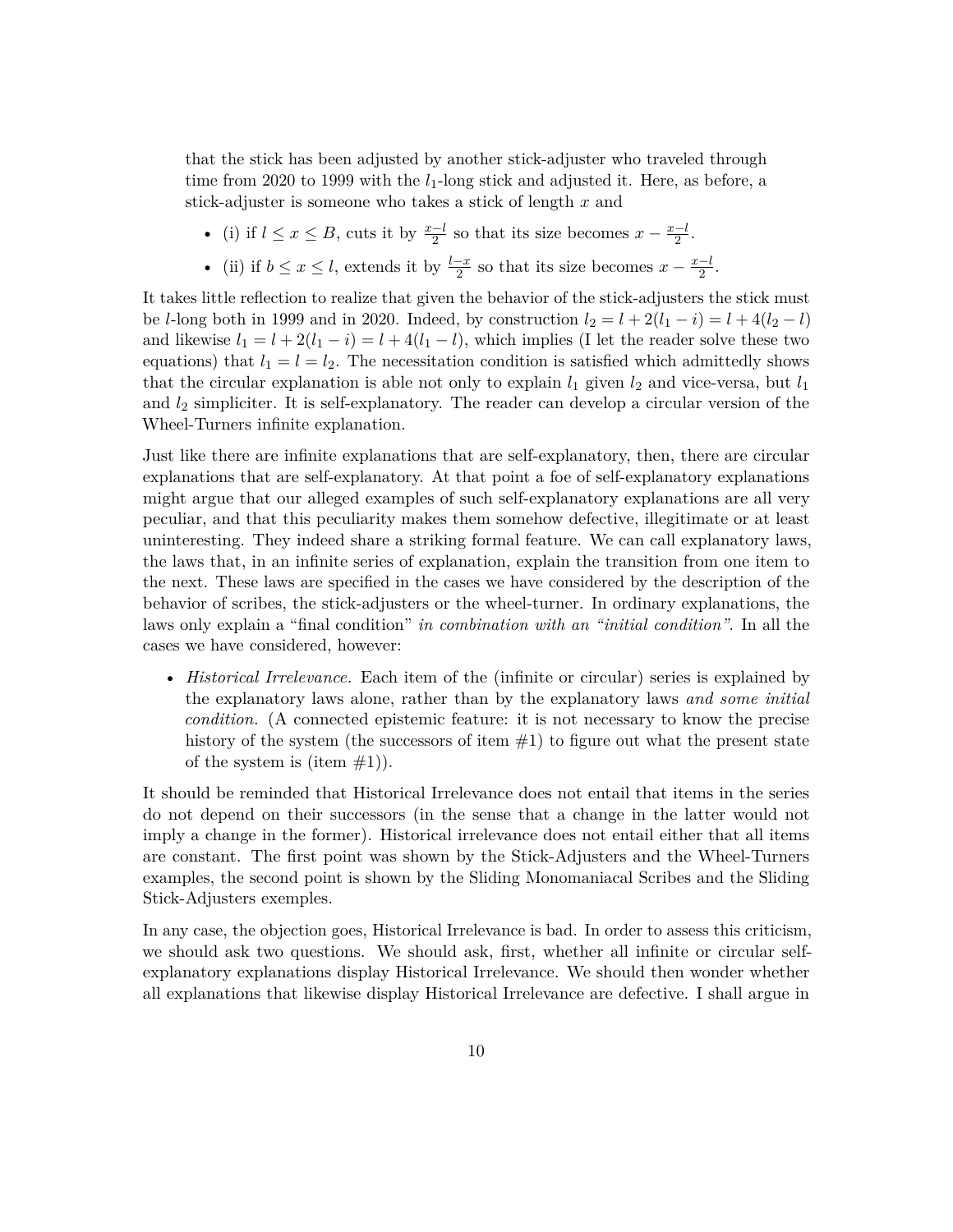the next two sections that the answer to these two questions is respectively "yes" and "no". All self-explanatory circular and infinite explanations display Historical Irrelevance, but this should not disqualify them as proper, legitimate explanations.

# <span id="page-10-0"></span>**4 Self-explanations, Laws and Historical Irrelevance**

I have tried to avoid committing as much as I could to a specific model of explanation so far. When I have put forward the necessitation condition, for example, I presented it as a contextual condition on explanations similar to that of the Regular Scribe example (the criterion, remember, relied on the claim that the explanation in that case failed to be self-explanatory because and only because what explained the transitions from one state to its antecedent failed to necessitate all the items of the series ; it said that an explanation of the same form would be self-explanatory if what explains the transitions managed to necessitate all the items of the series). I was also neutral on the kind of necessity involved.

In order to find out whether all self-explanatory circular or infinite explanations explanations display Historical Irrelevance, let us now try to articulate general conditions on such explanations.

An explanation, I will assume, has always following form. It involves, first, an explanans constituted of:

- an initial condition
- and some explanatory laws *L*.

It involves an explanandum which is a just final condition. It involves, lastly, an explanatory relation ⇒ connecting the explanans to the explanandum. On the classical ND-models of explanation, for example, items are sentences or propositions and  $\Rightarrow$  is a priori deductibility or necessitation (strict implication).

A few precisions are in order. First the "initial" and "final" in "initial and final conditions" need not be read temporally. The priority here is explanatory, it will often be temporal as well when the explanation is a standard causal explanation, but it need not be. <sup>[16](#page-10-1)</sup>

Second, the laws *L* need not be natural laws, they can be metaphysical "laws" or principles such as (arguably) the necessity of origins or the identity of indiscernibles, they can be logical "laws" or principles, mathematical "laws" or principles (axioms and definitions), moral laws, or just any laws you like, in fact (from now-on I will always prefer the word "laws" to the word "principle"). Laws need not be explicit either. In naïve, folk explanations the laws are often left implicit. This is probably the case of some metaphysical explanations as well. The fact that the laws are left implicit does not entail that they are totally unknown

<span id="page-10-1"></span><sup>&</sup>lt;sup>16</sup>The notion of explanatory *priority* makes sense because explanation is supposed to yield a partial order.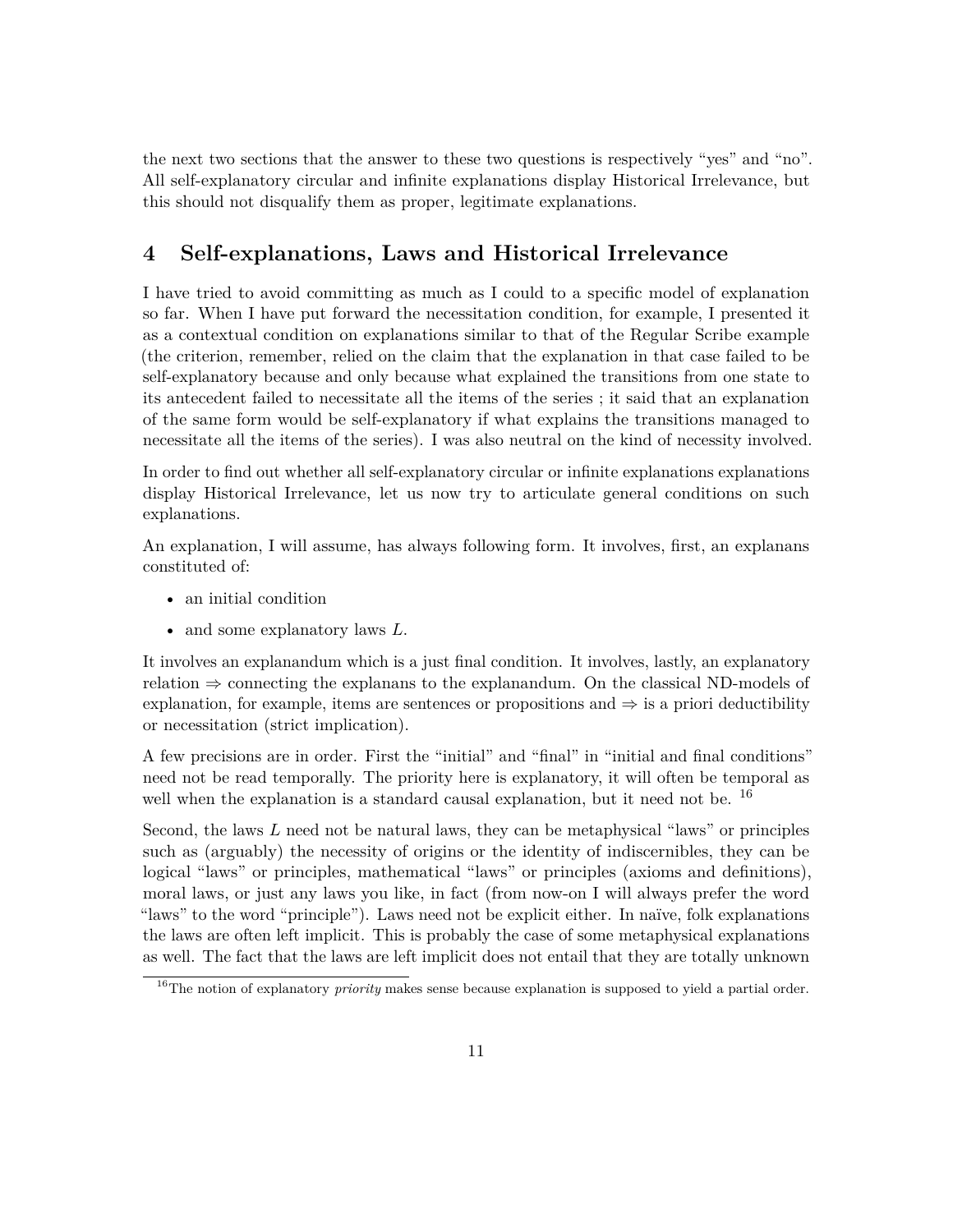or that they play no role in the explanation. There is in fact a long tradition in picturing metaphysical explanations as relying, just like naive mathematical explanations, on implicit principles that are known a priori.

Third, in some cases, the initial condition may be empty. For example, theorems in mathematics are explained by the axioms and definitions alone, and these can be considered as mathematical laws rather than as initial conditions.

Fourth there are different kinds of explanations, which depend on the kind of laws they rely on. An explanation will only be causal, for example, if the laws are natural laws (although, as we shall see, the converse might not be true). It will only be mathematical or metaphysical if the laws are mathematical or metaphysical, etc.

Now, consider an arbitrary infinite explanation: for all  $i$ , each item  $\#i$  is explained by its successor  $\#i + 1$  and the laws  $L_i$ . We can use " $U_i$ " to abbreviate "the item  $\#i$ ". In Leibniz's Regular Scribes example and our Monomaniacal Scribes example, *U<sup>i</sup>* is the content of book copy  $\#i$  and the explanatory laws  $(L_i)_i$  are the laws describing the behavior of our scribes  $(s_i)_i$ . If our series is a series of successive states of the universe,  $U_i$  is the state of the universe at time  $t_i$ , and  $L_i$  are the cosmological laws between  $t_i$  and  $t_{i-1}$  (it is plausible that the cosmological laws remain constant but we do not need to assume that they do). Supposing that each state of the universe  $U_i$  is explained by cosmological laws  $L_{i+1}$  and its successor state  $U_{i+1}$ , we will also have an infinite explanation here, and arguably an infinite causal explanation. If our series is the series of successive grounds of the state of the Universe,  $L_i$  will be metaphysical laws that explain the transition from a ground  $\#(i+1)$ to what it grounds (the ground  $\#i$  of the series if  $i > 1$ , or the state of the Universe if  $i = 1$ , etc.

By definition, an infinite explanation such as these will be self-explanatory iff by explaining the transitions from each item to its antecedent one explains the whole series, and so, iff what explains these transitions explain the whole series. But what explains these transitions are the laws  $(L_i)_i$ . So an infinite explanation will be self-explanatory iff

(C) All items are explained by the laws  $(L_i)_i$  alone.<sup>[17](#page-11-0)</sup>

Accordingly, all self-explanatory infinite explanations will indeed display Historical Irrelevance. The laws alone will suffice to explain the first item, and the history of the latter will be irrelevant.

A similar reasoning shows that self-explanatory circular explanations are those that satisfy (C), and that they display Historical irrelevance as well (just repeat the above reasoning

<span id="page-11-0"></span><sup>&</sup>lt;sup>17</sup>This condition, it should be emphasized, does not entail that each low  $L_i$  can by itself explain one item. This last condition will only be satisfied in what we have called "degenerate self-explanatory explanations", such as the Monomaniacal Scribes case.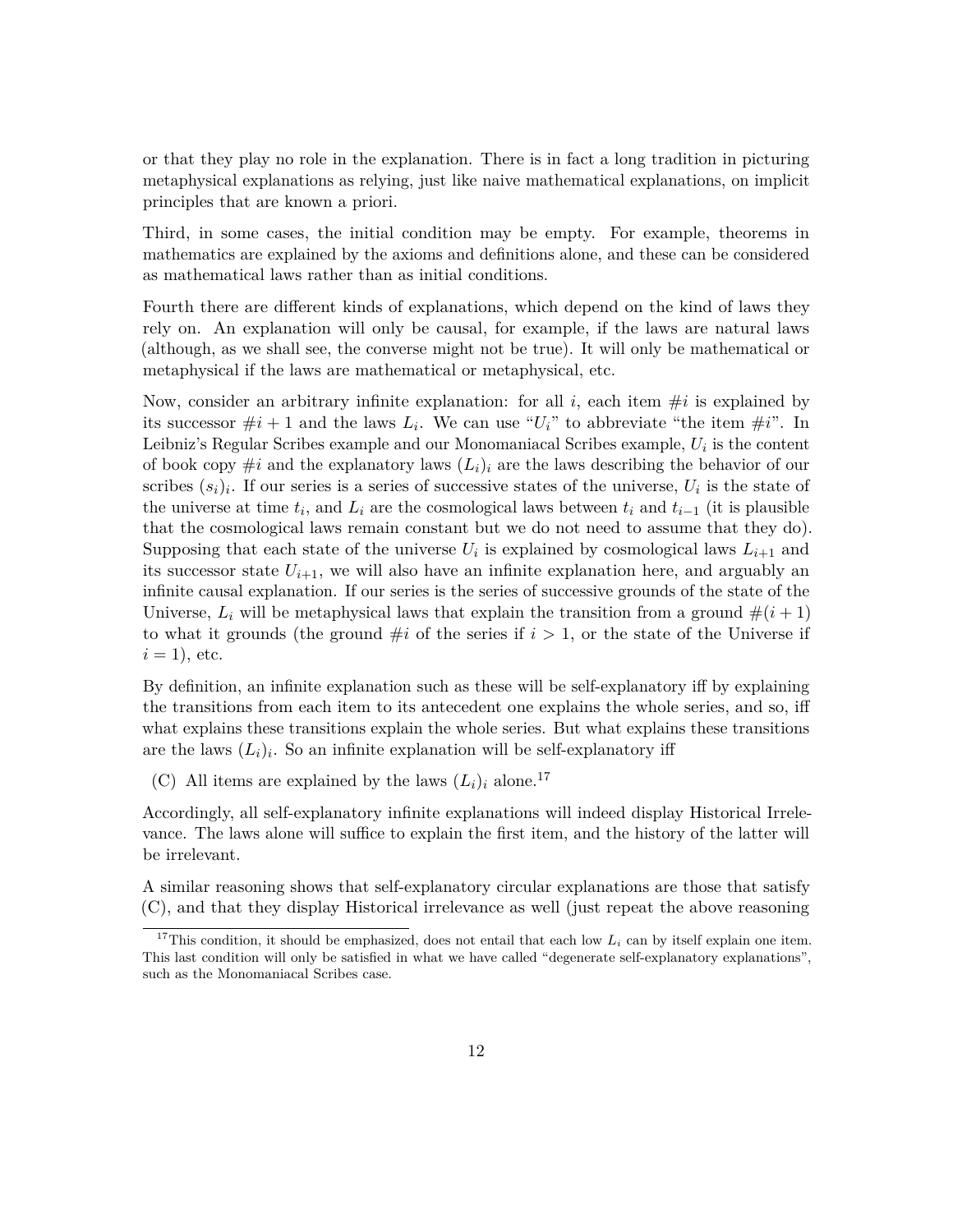supposing that the ranks of our items belonging to the ring of integers modulo *n*,  $\mathbb{Z}/n\mathbb{Z}$ , rather than to that of (non-null) natural numbers  $\mathbb{N}^*$ ).

## <span id="page-12-0"></span>**5 Infinite, Circular, Causal and Equilibrium Explanations**

Let us admit then that all self-explanatory infinite or circular explanations display Historical irrelevance. Does that make them illegitimate? There are different ways to frame the accusation of illegitimacy. One could wonder, first, whether an explanation displaying Historical Irrelevance can really be a *causal explanations* and further claim that non-causal explanations are defective or illegitimate. After all, Historical Irrelevance suggests that even if an item  $\#i$  may depend on its successor  $\#i + 1$  in the sense that changing the latter would change the former, the nature of the first item does not really or heavily depend on that of its successors because it can be explained by the explanatory laws alone. This might cast a doubt on its being genuinely causal.

In answer, I should first emphasise that I have deliberately focused on explanations rather than causal explanations because I believe that non-causal explanations are ubiquitous and legitimate (there are explanations in mathematics, in metaphysics and in ethics that are unlikely to be causal) and I am not sure that we have a better grip of the notion of cause than on the broader notion of explanation.

Moreover, the cosmological argument I have put forward has, as we have seen, causal and non-causal readings. Yet, the non-causal readings seem more cogent to many (they seemed more cogent to Leibniz and Clarke, for example, and many theists and atheists have followed them on that point<sup>[18](#page-12-1)</sup>). An advocate of cosmological arguments would thus probably be ill-advised to discount an explanation because it is not clearly causal.

Third, and more importantly, I think that even if it must be acknowledged that Historical Irrelevance will always make circular or infinite explanations that are self-explanatory peculiar, and set them apart from our many ordinary explanations, it is far from clear that such explanations cannot be causal, let alone legitimate. The fact that self-explanatory infinite or circular explanations are non-standard was to be expected: after all, we are not dealing, precisely, with our most ordinary explanations. Moreover, there are some perfectly kosher (if not perfectly ordinary) explanations that share the peculiarity of self-explanatory infinite and circular explanations, namely, *equilibrium explanations*. The statistician Ronald Fisher famously explained why the sex ratio of males and females is approximately one by the fact that any deviation from this ratio would be progressively cancelled by natural selection. This is a classical equilibrium explanation and it displays, like our self-explanatory

<span id="page-12-1"></span> $18$ [Cameron](#page-18-4) [\(2008,](#page-18-4) 9) for examples affirms without further ado that, "If there is no first cause, if every causal chain is infinitely descending, we are not at all tempted to say that nothing has a causal explanation; but if there is no ultimate fundamentality, there is the strong intuition that nothing has a metaphysical explanation."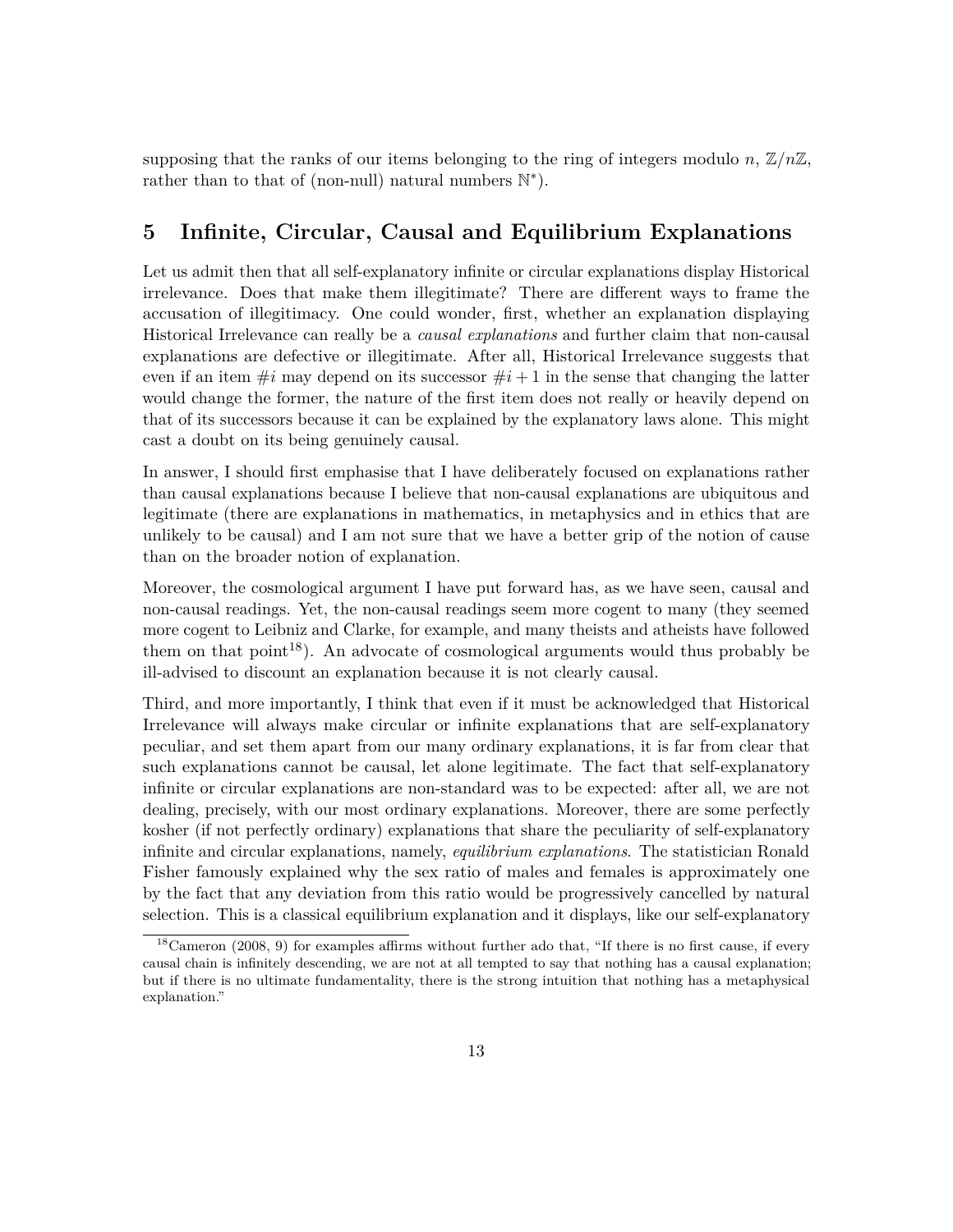infinite and circular explanations, a form of Historical Irrelevance: to the extent that this explanation is correct, the sex-ratio should always have been approximately one, and one can deduce that it is approximately one today without inquiring about its former values. Interestingly, while some philosophers believe that equilibrium explanations cannot be causal because of their Historical Irrelevance, others have argued some of them are good old causal explanations (see [Strevens](#page-20-4) [\(2008,](#page-20-4) 267-72)).

There is in fact more than an analogy between equilibrium explanations and the kind of "self-explanation" involved in self-explanatory infinite or circular series. This self-explanation *is* an equilibrium explanation. Indeed, an equilibrium explanation is simply an explanation in which the final condition (the equilibrium) is explained by the explanatory laws of the system alone<sup>[19](#page-13-1)</sup> and is insensitive to the initial conditions. Such explanations are common in so-called "dynamical systems" (systems in which a function describes the time dependence of a point in a geometrical space). It is interesting to note that just like there are natural (and, as we have seen, arguably causal) equilibrium explanations, there might be non-natural, and for example metaphysical, equilibrium explanations. These are explanations in which the state of the system is explained by the metaphysical laws alone. The complete explanation why the world exists and why it is the way it is, I claim, might precisely be such an equilibrium explanation.

To sum up: even though they display a form Historical Irrelevance, self-explanatory infinite and circular explanations are, like equilibrium explanations, perfectly good explanations and the jury is still out on whether such explanations, when they involve natural, causal laws, are causal or not.

## <span id="page-13-0"></span>**6 Explanation and Necessitation**

We have argued that some infinite explanations are self-explanatory, we have defused an important objection from Alexander Pruss against this claim by showing that some circular explanations are self-explanatory as well. Finally, we have shown that all selfexplanatory infinite or circular explanations will be peculiar in that they will display Historical Irrelevance, but that this should not disqualify them. Before moving on, I would like to come back to what might appear like a weak spot in our argument, namely the necessitation condition.

The real condition for a circular and infinite explanation be self-explanatory is, as we have seen, that it satisfies  $(C)$ , i.e. that the explanatory laws alone *explain* (rather than necessitate) the whole series. As it seemed, however, that in Leibniz's Regular Scribe example the infinite explanation only failed to be self-explanatory because the explanatory laws (or the behavior of the scribes they describe) failed to necessitate the whole series, we

<span id="page-13-1"></span> $19$ Or almost alone, when there is more than one stable equilibrium of the system.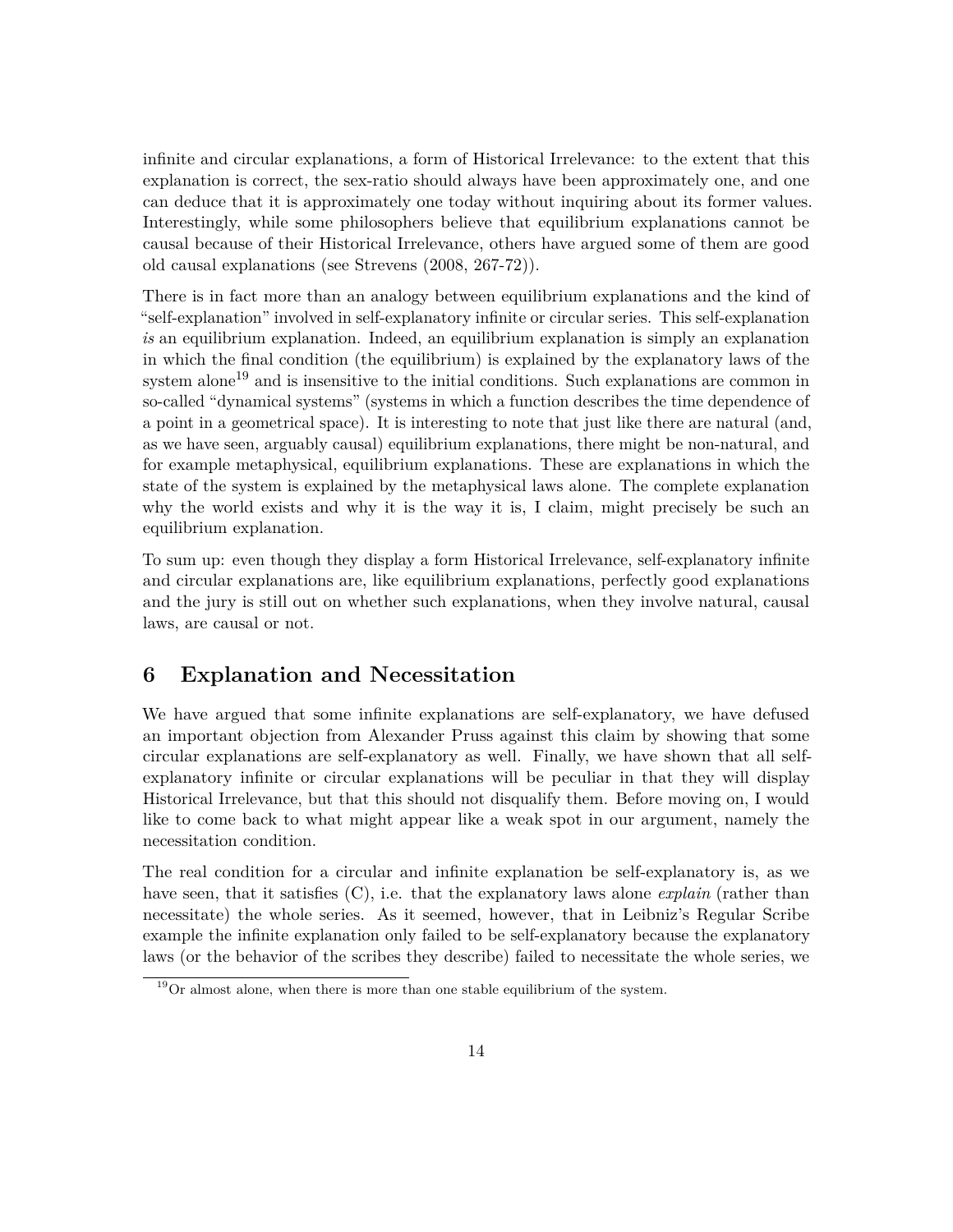have assumed that explanations of the same form would be self-explanatory provided that the explanatory laws *necessitate* (rather than explain) the whole series.

Now, there are classical objections against the claim that necessitation is always sufficient for explanation. Maybe these objections could add grist to the theist's mill and help him save the cosmological argument from the threat of self-explanatory infinite explanations. He could argue that in the infinite explanations of our examples, the explanatory laws necessitate all items but do not explain them. He could contend that what we have shown is at best that some infinite explanations might be "self-necessitating" (i.e. what explains all the transitions, makes the whole series necessary), not that they might be self-explanatory.

The relevant objections against the sufficiency of necessitation for explanation involve a form of explanatory overdetermination: when two independent items A and B both necessitate the same item C, at least one of them will normally be explanatory idle, and fail to explain C.[20](#page-14-0) Imagine that John wants to kill Bob. In order to do that, he puts a bomb in the rear of Bob's car — call it Bomb $1$  — set to explode at the next morning at precisely 8:30 AM and 0 seconds. But John wants to be absolutely certain that Bob will die and when he thinks about it, during the night, he decides to put a second bomb — call it Bomb2 — in the front of Bob's car. Bomb2 is set to explode at precisely 8:30 AM and 1 second. Now suppose the state of Bob and Bomb1 at 8:00 and the explanatory laws make it necessary that John is dead at 8:31. Suppose that this is true as well of Bomb2: the explanatory laws and the state of Bob and Bomb 2 at 8:00 make it necessary that Bob will be dead at 8:31 AM. In such a case the antecedent state of Bomb2 and the explanatory laws would necessitate Bob's death but they would not explain it, because they are irrelevant. It is Bomb1 that explains the death. I suspect the theist could, likewise, invoke a form of explanatory overkill. He could argue that even if the infinite series involved in the cosmological argument were self-necessitating, i.e. even if what explains the transitions from one item to its antecedent makes the whole series necessary, we would still need to posit the existence of God to *explain* the whole series.

It is, however, extremely dubious that the friend of the cosmological argument could invoke infinite series that are self-necessitating but not self-explanatory to save her theistic conclusion. For once it is granted that an infinite explanation makes the whole series necessary, i.e. that the (non-godly) things that explain the transition from each item to its antecedent make the whole series necessary, the urge to posit a god to explain this whole series almost vanishes entirely. The fact that something A makes something C necessary might not imply that A explains C, but it implies that A is a good candidate for explaining C, and that, other things being equal, we do not need to posit some other entity to explain it.

<span id="page-14-0"></span><sup>&</sup>lt;sup>20</sup>There are other objections against the claim that necessitation suffices for explanation, objections based, for example, on explanatory asymmetries (see e.g. [Woodward](#page-20-5) [\(2017\)](#page-20-5)) but they do not seem to be relevant here.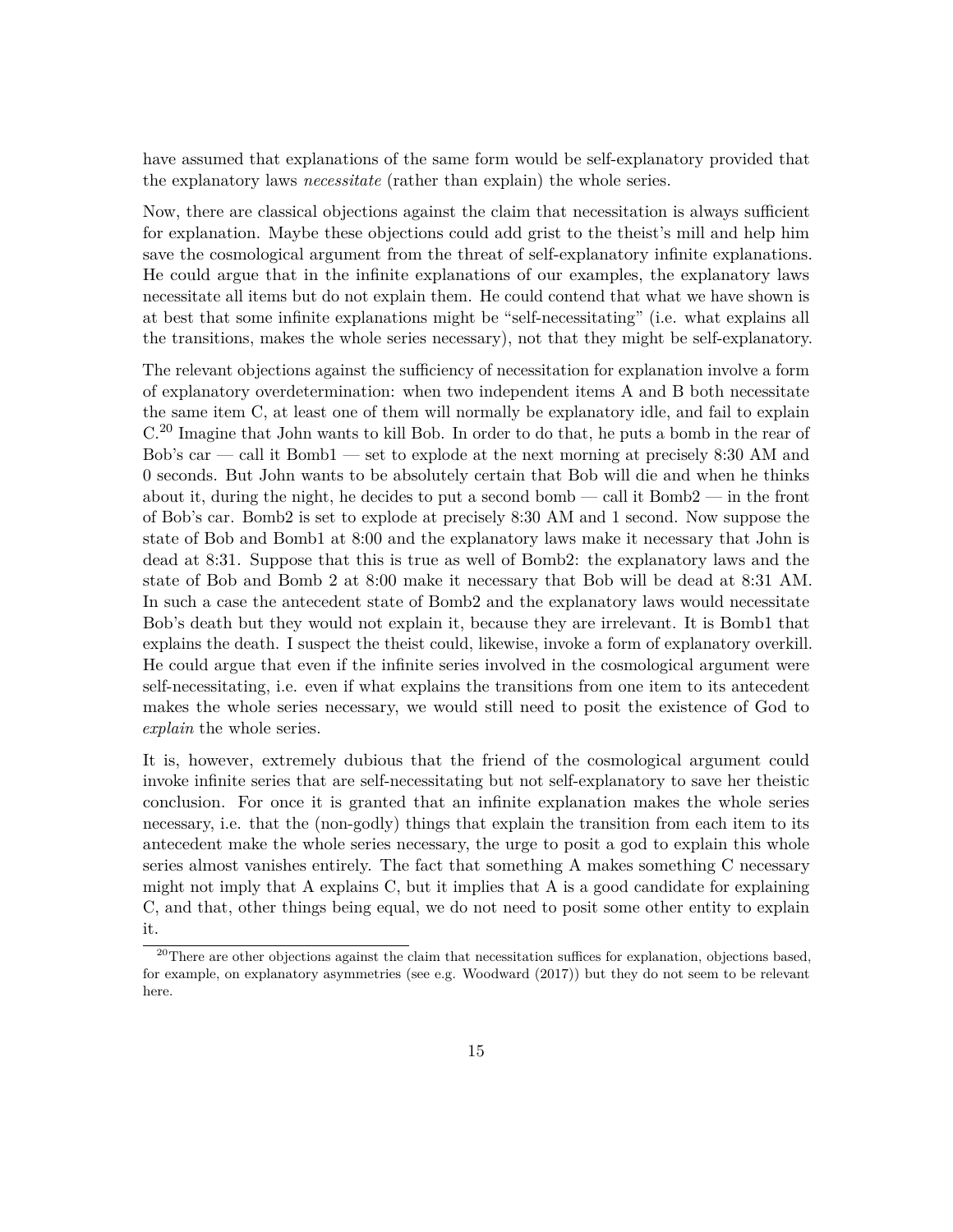#### <span id="page-15-0"></span>**7 Self-Explanatory Infinite vs. Theistic Explanations**

Here is where we are. We have put forward some examples of self-explanatory infinite explanations. We have also argued that even though some infinite series might be selfnecessitating without being self-explanatory, that should be of little help for the advocate of the cosmological argument. We have finally shown that while all self-explanatory infinite explanations display Historical Irrelevance, that should not disqualify them as legitimate explanations. At this point the Theist might opt for a more modest objection, and claim that even though self-explanatory infinite explanations are clearly possible, we cannot invoke them to defuse the theistic conclusion of the cosmological argument because they are always inferior to theistic explanations.

I see just three ways to articulate this objection. The first is based on the idea that infinite explanations require an unbounded time in the past but that (according to current cosmology) time is bounded in the past. The second relies on the claim that non-theistic infinite explanations must ultimately rely on unexplained laws. The third way is grounded on the claim claim that condition (C) is inconsistent with other aspects of our cosmological knowledge such as conservation principles.

Before tackling these objections let us note that the first and the third one only apply, by definition, to causal versions of the cosmological argument (and we have seen that there are other, non-causal and arguably more important versions of the argument). We should also emphasise that infinite explanations have at least one manifest advantage over theistic ones: unlike theistic explanations, they are, or rather, they can be completely naturalistic (they do not need to posit powers and beings too different in kind from those ascertained by the natural sciences).

#### **7.1 Unbounded Past and Infinite (Natural) Explanations**

Now, consider the first objection, based on the premises that an infinite explanation implies an unbounded time in the past and that this is ruled out by current cosmology. Both premises are false. The first premise seems to rely on a confusion between the unbounded and the infinite. An infinite (natural, causal) explanation does not imply an unbounded time in the past as the intervals  $t_i - t_{i+1}$  between the state  $\#i + 1$  and the state  $\#i$  can decrease sufficiently quickly for their sum to be bounded. In fact, on standard Big-Bang models time is bounded but *open* in the past, so that there is no first moment, and any descending chain of explanation must be either infinite or fail to explain some (very) early events [\(Earman, 1995,](#page-19-13) 207-9). Moreover, it simply cannot be claimed that our current scientific knowledge implies that time is bounded in the past. As emphasised by [Dowden](#page-19-14) [\(2019,](#page-19-14) §3) in a recent encyclopedia entry on the topic, the question of the amount of time in the past of the Universe is still debated by physicists, but there is a bit more support for the scenario which requires time to be unbounded.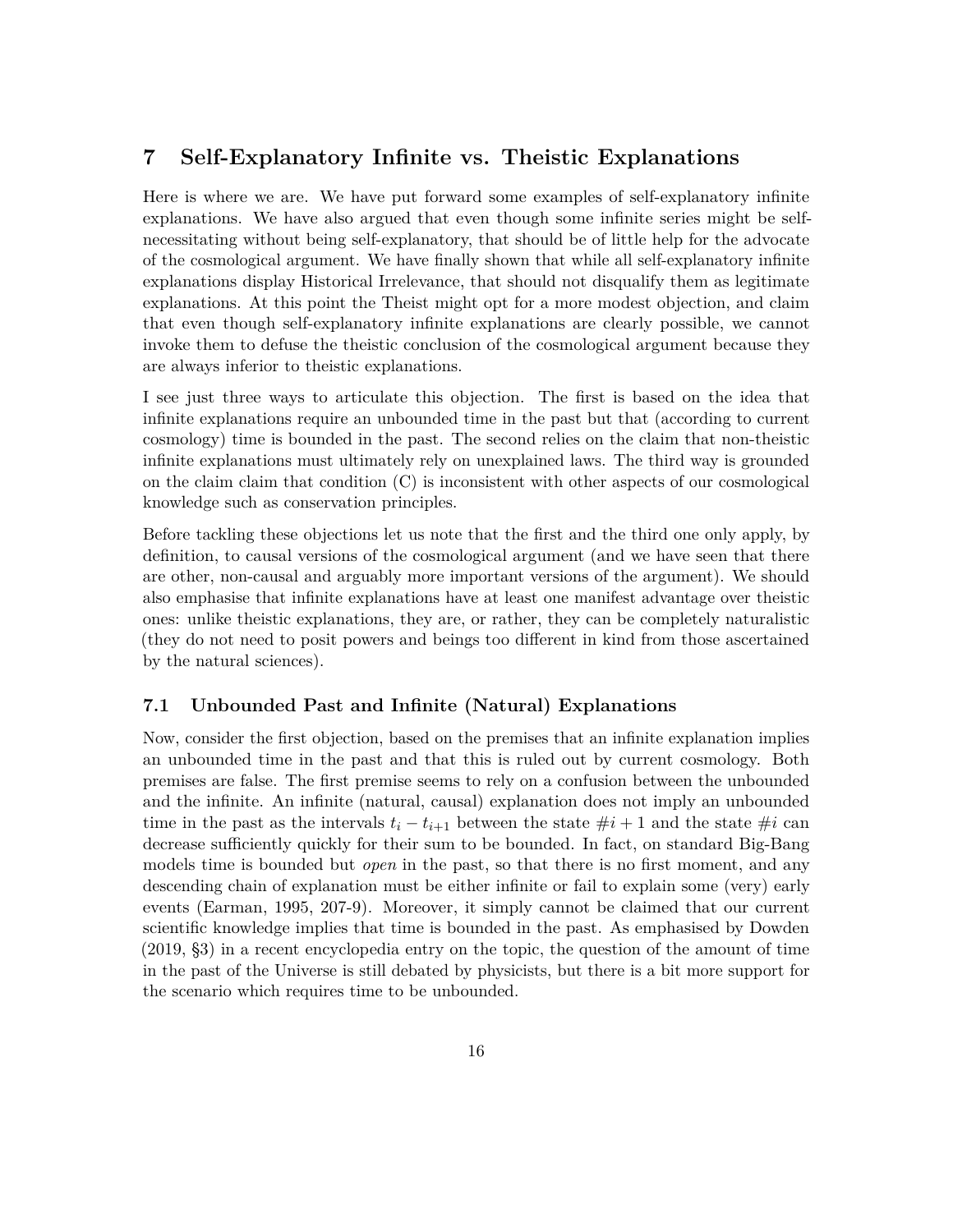#### **7.2 Unexplained Laws**

The Theist might also claim that that inasmuch as they aim to remain naturalist, selfexplanatory infinite explanations will not, like theistic explanations, be capable of providing a complete explanation. The idea, here, is that the best an infinite self-explanatory explanation can do is explain every state of the Universe from certain laws, and that these laws themselves call for an explanation. This criticism seems to rely on an unfair comparison, however. As noticed many times by Adolf Grünbaum (see e.g. his [\(Grünbaum,](#page-19-15) [1989\)](#page-19-15)), theistic explanations are still extremely inchoate. In particular, they do not make explicit the details of the mechanisms by which God supposedly caused everything to be. One might likewise worry that once they are provided, these details will themselves call for an explanation and show that the theistic explanation in incomplete after all. Some Theistic explanations do provide, it is true, precise reasons grounding the existence of the Universe (if not precises causes of its existence). But one might still ask what grounds these reasons as well. Some Theists argue, for example, that reality is as good as it could be and that God wanted the best to be. But one might also ask why is that true? Is it because it is best that He wanted the best to be? If so, why is this latter claim true? etc.<sup>[21](#page-16-0)</sup>

Conversely, non-theistic infinite explanations need not rely on laws that call for an explanation. To take the case of causal explanations, even though the natural laws we currently deem basic seem to call for an explanation, physicists are still hoping to find a "theory of everything" which would be, in the words of Einstein "rationally completely determined" (see [Schilpp](#page-20-6) [\(1949,](#page-20-6) 63)), or even, as [Hawking and Mlodinow](#page-19-16) [\(2010,](#page-19-16) 181) put it, be derived from "abstract considerations of logic alone", and that would thus, arguably, not call for an explanation [\(Hawking and Mlodinow](#page-19-16) [\(2010\)](#page-19-16) contend that they might well have found such a theory). Provided that we evaluate theistic and non-theistic explanations with the same standards, there is accordingly no reason to believe that non-theistic explanations are less likely to provide a complete explanation.

#### **7.3 (C) and our Cosmological Knowledge**

The last objection concerns, like the first one, the scientific plausibility of self-explanatory explanations. It contends that to our current cosmological knowledge is inconsistent with condition (C) and hence with the claim that an infinite explanation of the present state of Universe can be self-explanatory.

One could argue, for example, that present day cosmology appeals to past states (and not just to laws) in order to explain the present state of the universe. This is not totally true: as we have just seen, some cosmologists in search of a theory of everything, such as [Hawking](#page-19-16) [and Mlodinow](#page-19-16) [\(2010\)](#page-19-16), do avoid or try to a avoid any appeal to states. Others in the same

<span id="page-16-0"></span><sup>&</sup>lt;sup>21</sup>Compare with the way [Parfit](#page-19-9) [\(2011,](#page-19-9) vol. II, Appendix D) presses the so-called "axiarchic views" of the universe to explain why what is best should be.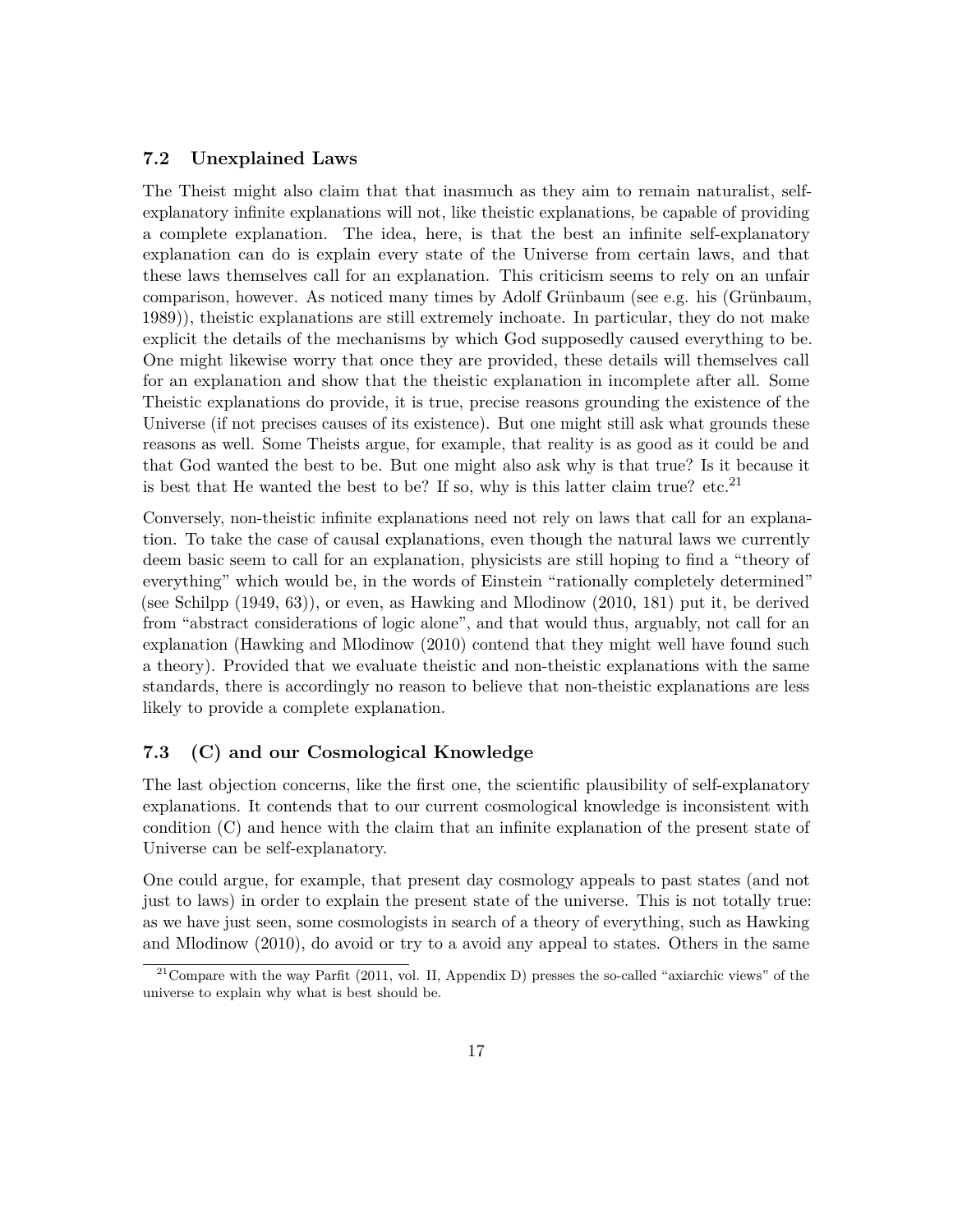research program believe that one day we will manage to avoid any appeal to states. In any case, the fact that many present day cosmological theories do appeal to states could only show that our present cosmological *knowledge* is inconsistent with (C) if these theories could reasonably be deemed:

- to provide us with *knowledge*
- and with knowledge of the history of the universe that is *scientifically complete* in the sense that it explains every cosmological fact that can be scientifically explained.

It seems, however, that inasmuch as they do pretend to be scientifically complete, present day cosmological theories (i) do not clearly provide *knowledge* (they rather provide interesting and plausible but speculative hypothesis) (ii) and do not, as we have emphasized, unanimously appeal to states (as opposed to laws only).

A more precise objection against the claim that our cosmological knowledge is consistent with (C) involves the conservation of energy. It says that the total energy of the universe being governed by a conservation law, if our series of items are series of energy levels of the universe at different times, our infinite explanation will, just like in the Regular Scribes case, explain why the energy of the Universe is the same all along, not why it has the value it does have. Accordingly, an infinite explanation of the energy level of the universe will not be self-explanatory. A fortiori, an infinite explanation of the state of the universe will not be self-explanatory.

One problem with this objection is that according to our best theories, it is not clear that the energy *of the whole universe* is conserved, nor, for that matter, that it is finite and well defined (see for example the excellent summary by [Pitts](#page-19-17) [\(2019,](#page-19-17) §4) on the way conservation principles should be cautiously qualified).

A second problem with this objection is that the conservation principles, if they applied to the whole Universe would be likely to rule out theistic explanations as well : the creation of the universe by God, as it is traditionally understood (i.e. as being ex nihilo) seems indeed to violate conservation principles.

The morals here is that the question whether cosmological laws satisfy (C) is decisive but non-trivial, and, more broadly, that it is far from clear that we could come up with a scientific argument ruling out self-explanatory infinite explanations while invoking standards of scientific adequacy *that do not equally allow us to rule out the theistic hypothesis of a self-explanatory creator*.

## **8 Conclusion**

Infinite explanations can provide simple, elegant and even naturalist alternatives to theistic explanations of reality. Were they not suspected of never being self-explanatory and thus of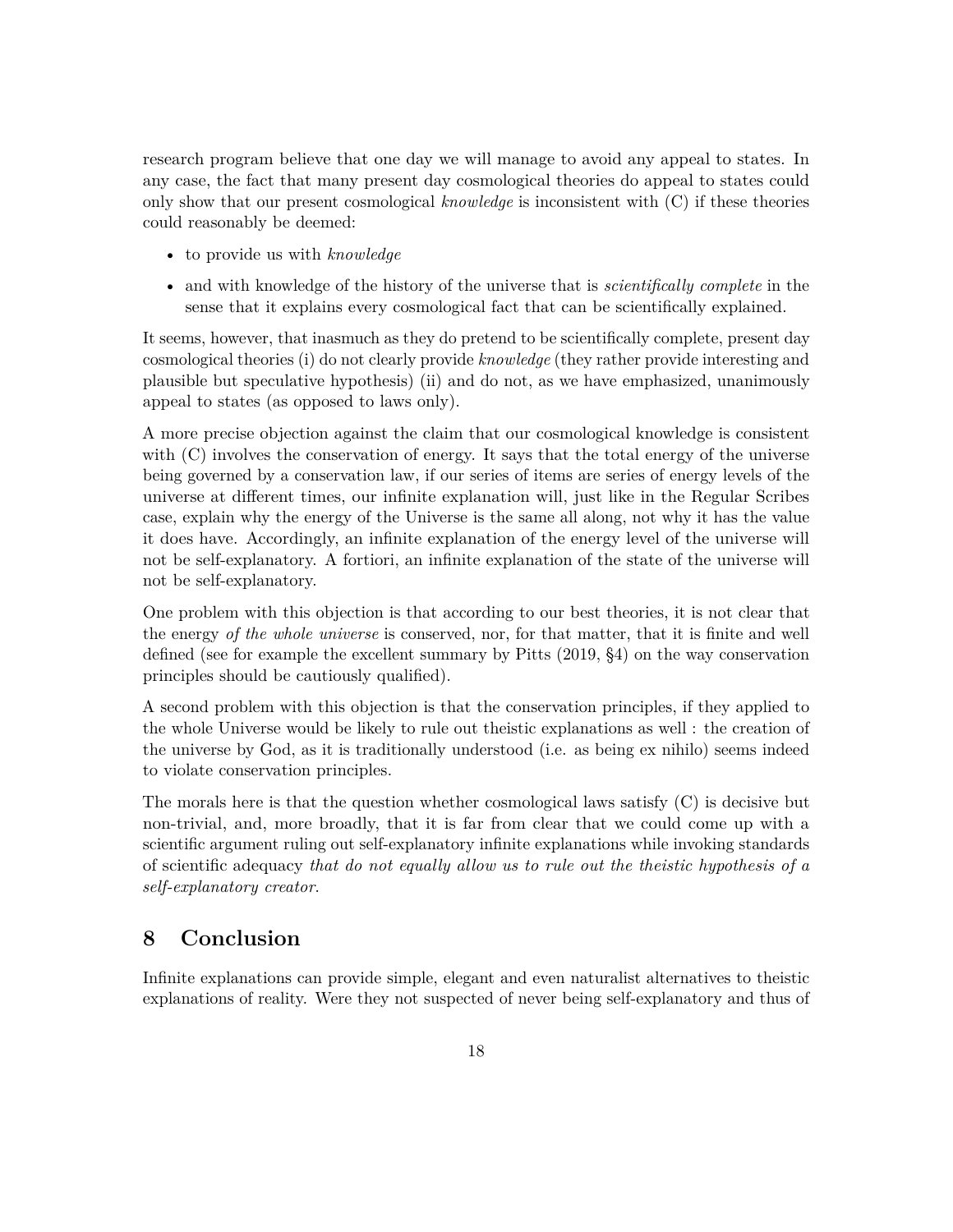always being incomplete, they would have many advocates today. Infinite explanations can, however, be self-explanatory, and when they are, they are as likely to eliminate lingering "why" questions as theistic explanations. They should be rehabilitated, and we should urgently consider how they can amend our causal and non-causal understanding of the cosmos.[22](#page-18-1)[23](#page-18-6)

#### **References**

<span id="page-18-5"></span>Billon, A. (2019). Paradoxical hypodoxes. *Synthese*, 196:5205–5229.

<span id="page-18-0"></span>Bliss, R. L. (2013). Viciousness and the structure of reality. *Philosophical Studies*, 166(2):399– 418.

<span id="page-18-7"></span>Cameron, R. (2018). Infinite regress arguments. In *The Stanford Encyclopedia of Philosophy*.

<span id="page-18-4"></span>Cameron, R. P. (2008). Turtles all the way down: Regress, priority and fundamentality. *Philosophical Quarterly*, 58(230):1–14.

<span id="page-18-2"></span>Clarke, S. (1998). *A Demonstration of the Being and Attributes of God and Other Writings*. Cambridge University Press.

<span id="page-18-3"></span>Dasgupta, S. (2016). Metaphysical rationalism. *Noûs*, 50(2):379–418.

It would be better to be able to give a common metaphysical explanation for every dependent entity [every item in the chain that is explained by another one]. We can do that only if every dependent entity has its ultimate onto-logical basis in some collection of independent entities; so this provides reason to believe the intuition against infinite descent in metaphysical explanation [\(Cameron, 2008,](#page-18-4) 12).

(...) what needs to be explained is the existence of each dependent entity; and while (...) in an infinitely descending chain of ontologically dependent entities, there is an explanation for why each dependent entity exists, there is no single explanation for why all the dependent entities exist [\(Cameron, 2018\)](#page-18-7).

According to him an infinite explanation would always lack unity (and simplicity) because it would fail to provide a common explanation of each of the item. As his argument is based on theory-choice considerations, Cameron does not conclude that such infinite explanations are impossible, but only that they do not occur in our world. As I understand it, however, his argument crucially depends on the claim that an infinite explanation cannot be self-explanatory. Indeed, in our examples of self-explanatory infinite explanations, in virtue of the fact that each item of the series is explained by its successor (and the explanatory laws), there *is* a common explanation of all items of the series (by the explanatory laws alone).

<span id="page-18-6"></span><sup>23</sup>This paper has been presented at the Institut Jean Nicod Colloquium in june 2020. I am also indebted to Alexander Pruss and Ghislain Guignon for their comments on an earlier draft.

<span id="page-18-1"></span> $^{22}$ Even though I have concentrated on (some version of) the cosmological argument, here, the existence of self-explanatory infinite explanations has consequences that outreach philosophical cosmology. [Cameron](#page-18-4) [\(2008\)](#page-18-4) has for example put forward an elegant argument for the claim that infinite descending chains of explanations such as the one that we have considered involve a *vicious* regress.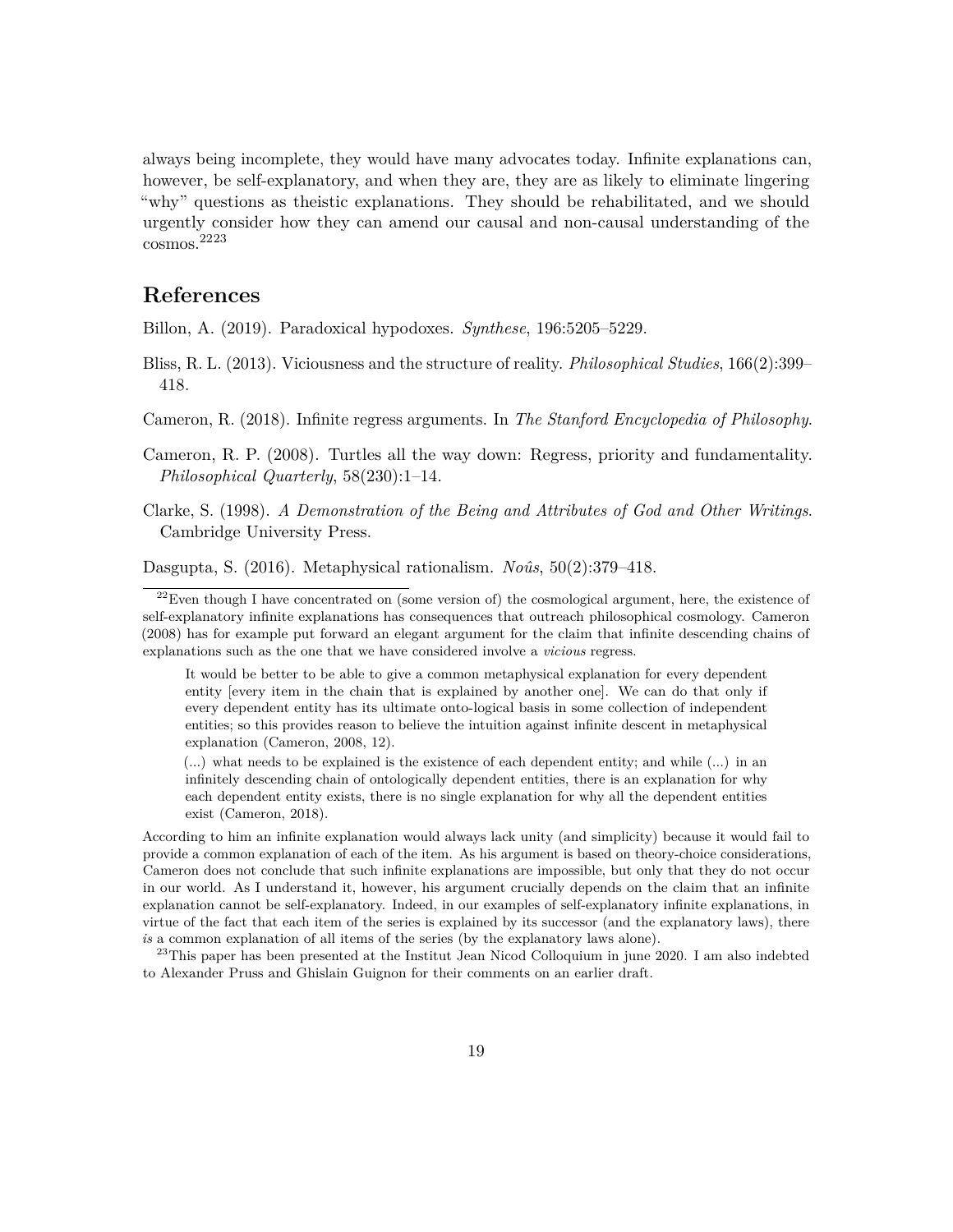- <span id="page-19-14"></span>Dowden, B. (2019). What else science requires of time. In Fieser, J. and Dowden, B., editors, *The Internet Encyclopedia of Philosophy*.
- <span id="page-19-13"></span>Earman, J. (1995). *Bangs, crunches, whimpers, and shrieks: Singularities and acausalities in relativistic spacetimes*. Oxford University Press.
- <span id="page-19-12"></span>Eldridge-Smith, P. (2007). Paradoxes and hypodoxes of time travel. In Jones, J. L., Campbell, P., and Wylie, P., editors, *Art and Time*, pages 172–189. Australian Scholarly Publishing.
- <span id="page-19-2"></span>Fine, K. (2012). Guide to ground. In Correia, F. and Schnieder, B., editors, *Metaphysical Grounding*, pages 37–80. Cambridge University Press.
- <span id="page-19-15"></span>Grünbaum, A. (1989). The pseudo-problem of creation in physical cosmology. *Epistemologia*,  $12(1):3.$
- <span id="page-19-4"></span>Guigon, G. (2015). A universe of explanations. In Bennett, K. and Zimmerman, D. W., editors, *Oxford Studies in Metaphysics*, pages 345–375. Oxford University Press.
- <span id="page-19-16"></span>Hawking, S. and Mlodinow, L. (2010). *The Grand Design*. Bantam Books.
- <span id="page-19-5"></span>Hudson, H. (1997). Brute facts. *Australasian Journal of Philosophy*, 75(1):77–82.
- <span id="page-19-8"></span>Hume, D. (1907). *Dialogues concerning natural religion*. William Blackwood.
- <span id="page-19-7"></span>Leibniz, G. W. (1989). On the radical origination of things. In *Philosophical Papers and Letters*, pages 486–491. Springer.
- <span id="page-19-3"></span>Oppy, G. (2006). *Philosophical Perspectives on Infinity*. Cambridge University Press.
- <span id="page-19-9"></span>Parfit, D. (2011). *On what matters*. Oxford Univ Press, New York.
- <span id="page-19-17"></span>Pitts, J. B. (2019). Conservation laws and the philosophy of mind: Opening the black box, finding a mirror. *Philosophia*.
- <span id="page-19-1"></span>Pruss, A. R. (1998). The hume-edwards principle and the cosmological argument. *International Journal for Philosophy of Religion*, 43(3):149–165.
- <span id="page-19-6"></span>Pruss, A. R. (2006). *The principle of sufficient reason: A reassessment*. Cambridge University Press.
- <span id="page-19-10"></span>Pruss, A. R. (2018a). Causal finitism and the kalaam argument.
- <span id="page-19-0"></span>Pruss, A. R. (2018b). *Infinity, Causation, and Paradox*. Oxford University Press.
- <span id="page-19-11"></span>Robinson, A. (1961). *Non-Standard Analysis*. North-Holland Publishing Co.